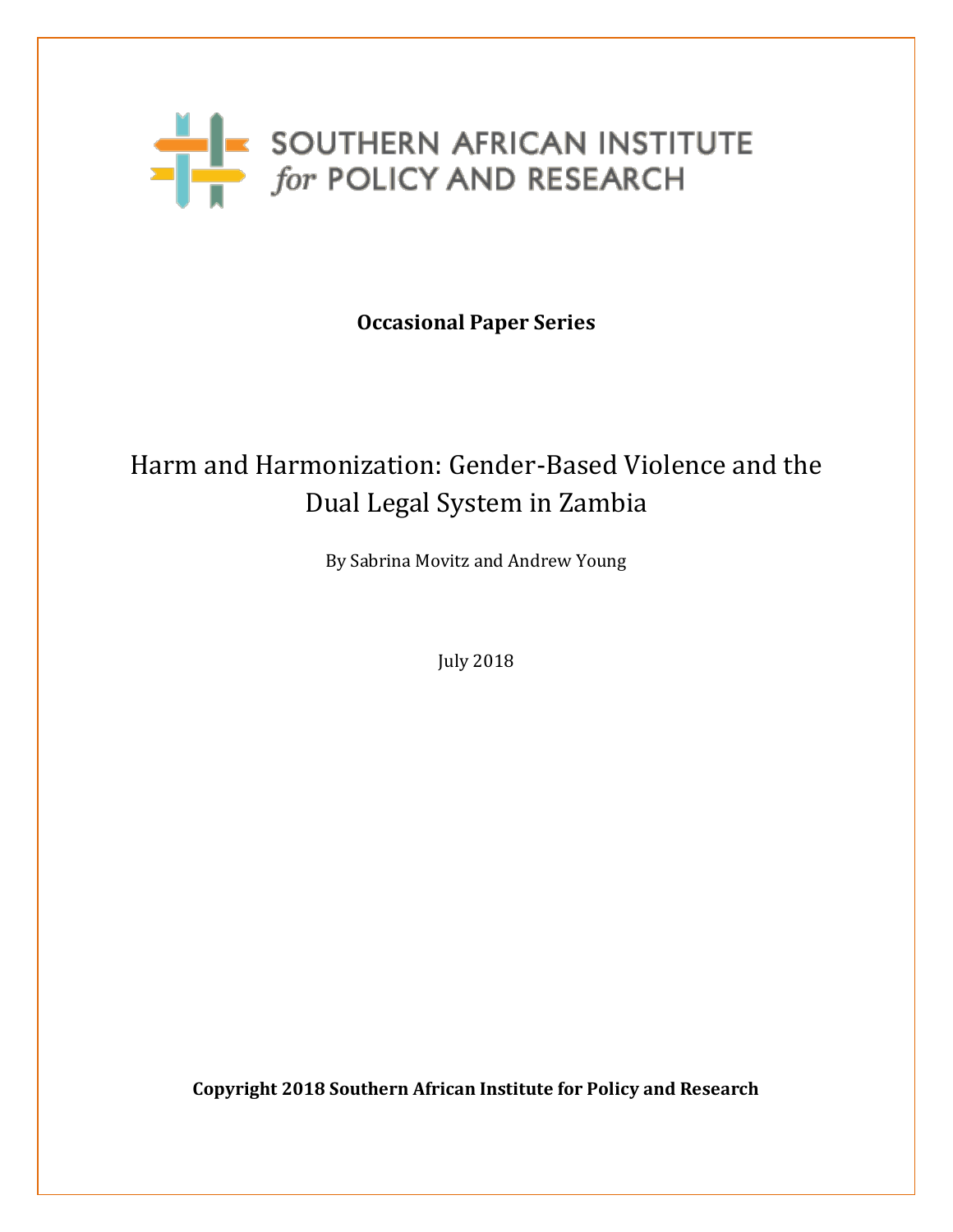#### Abstract

It is estimated that 47% of Zambian women have experienced gender-based violence at least once in their lifetimes.<sup>1</sup> To combat this alarming statistic, the Zambian government has introduced many pieces of legislation and initiatives that have increased legal and social outlets for survivors of gender-based violence and their families. This paper aims to evaluate these efforts and explore commonly cited factors and implications of genderbased violence in Zambia. More specifically, this paper investigates the ways in which Zambia's dual legal system may be harmonized with respect to gender-based violence, to prevent the eradication of African customary law while promoting human rights.

The paper begins with an introduction to gender-based violence in Zambia and provides a brief overview of the issue of embracing African customary law and human rights. A literature review of works from legal, cultural, and health scholars is then discussed, followed by findings from qualitative interviews. The paper concludes with an evaluation of policy implications, recommendations for further research, and limitations to this study.

<sup>1</sup> Zambia: 47 Percent of Women in Zambia Have Experienced GBV. (2018, February 23). *Lusaka Times.*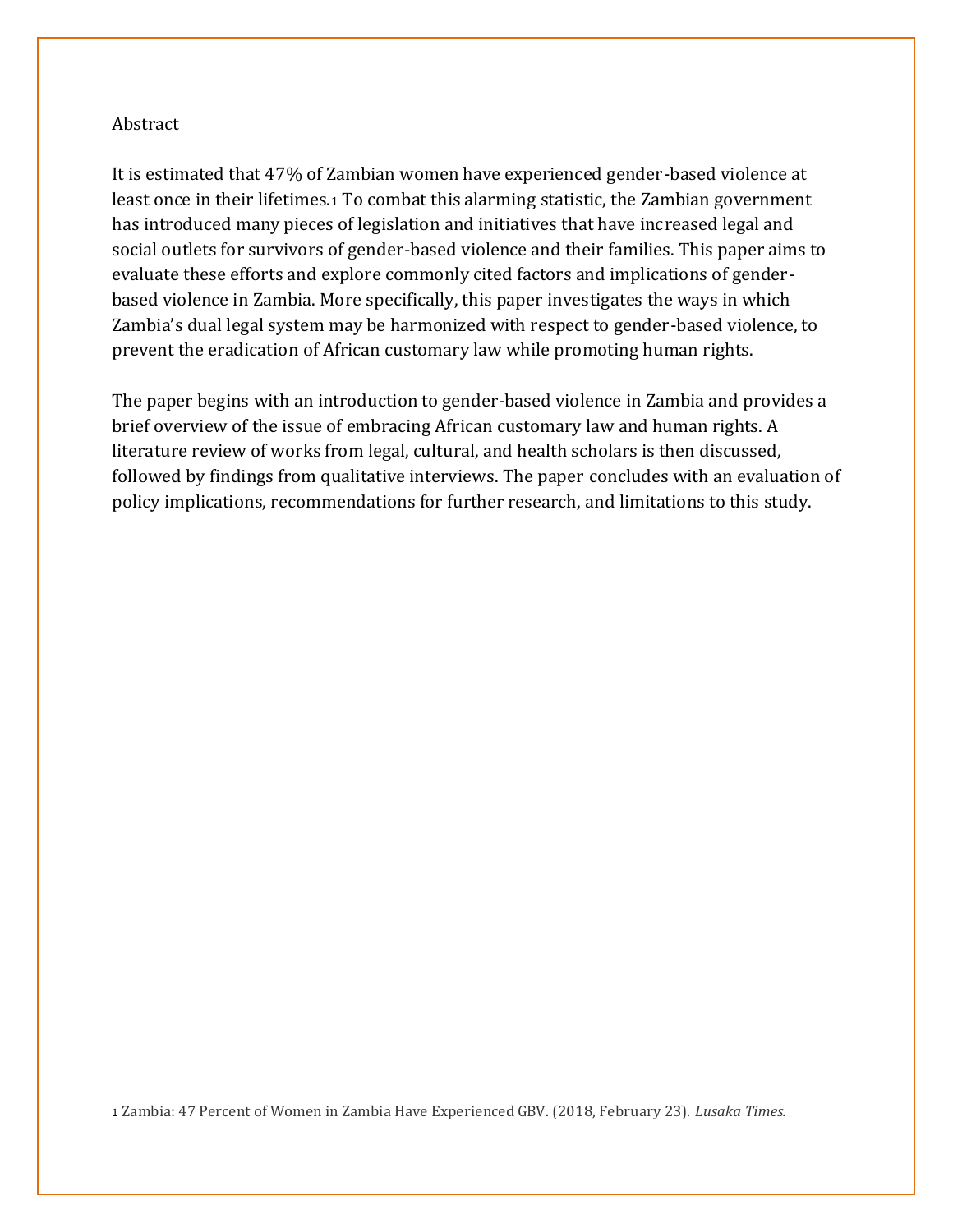## **Acronyms**

| <b>AGBV Act</b> | Anti-Gender-Based Violence Act                        |
|-----------------|-------------------------------------------------------|
| CS <sub>O</sub> | Civil Society Organization                            |
| <b>GBV</b>      | <b>Gender-Based Violence</b>                          |
| <b>IPV</b>      | Intimate Partner Violence                             |
| <b>NGOCC</b>    | Non-Governmental Organisations' Co-ordinating Council |
| <b>NLACW</b>    | National Legal Aid Clinic for Women                   |
| <b>OSC</b>      | One-Stop Center                                       |
| <b>UNDP</b>     | <b>United Nations Development Programme</b>           |
| <b>UNICEF</b>   | United Nations Children's Fund                        |
| <b>UNZA</b>     | University of Zambia                                  |
| WiLDAF          | Women in Law and Development in Africa                |
| <b>WHO</b>      | World Health Organization                             |
| <b>VSU</b>      | Victim Support Unit                                   |
| <b>YWCA</b>     | Young Women's Christian Association                   |
| <b>ZP</b>       | Zambia Police                                         |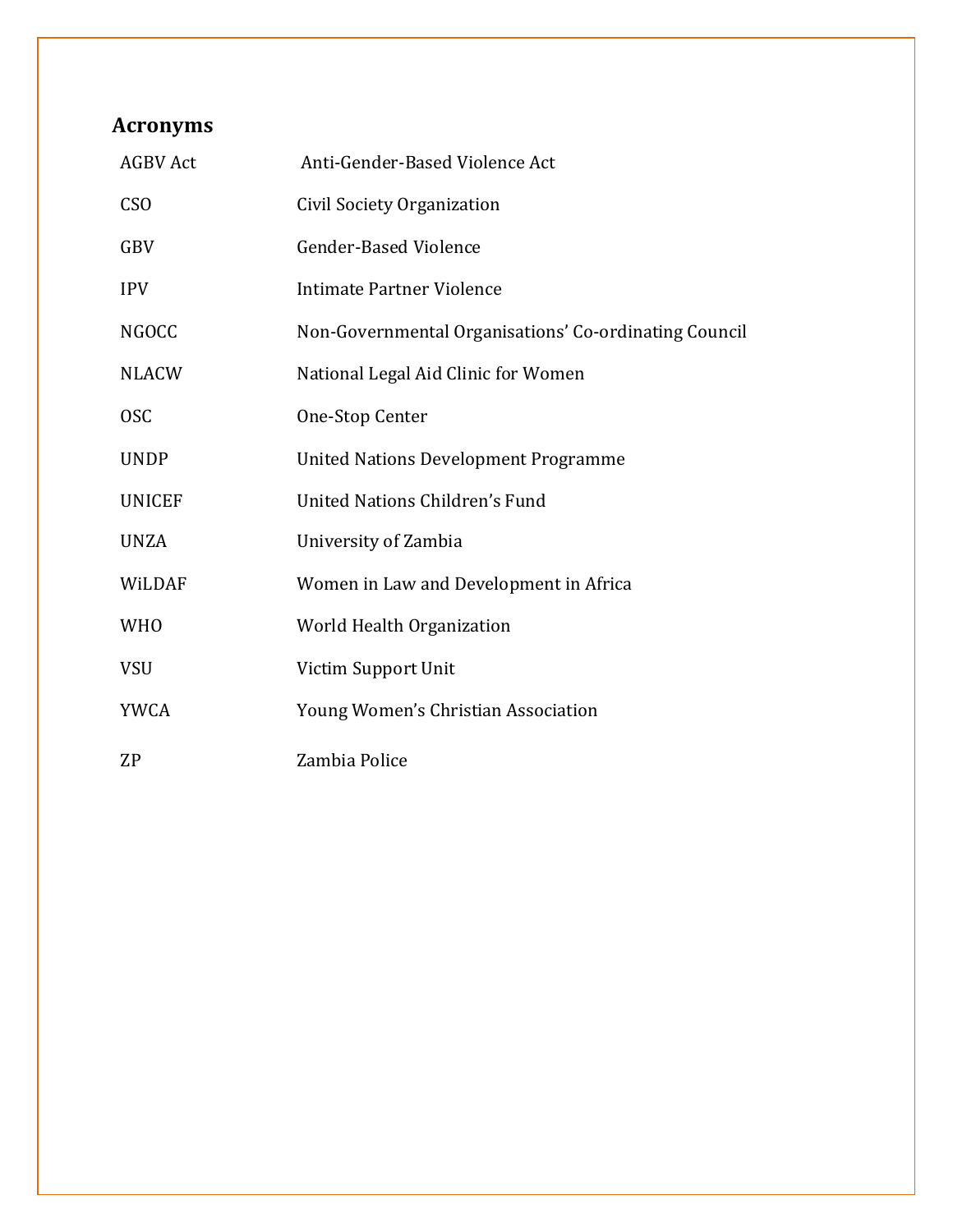## **Introduction**

The World Health Organization (WHO) estimates that globally, 35% of women experience physical or sexual intimate partner violence (IPV) in their lifetimes.<sup>2</sup> While this statistic is already alarming, in Zambia it is nearly 50%.<sup>3</sup> Resources in Zambia for survivors of IPV and gender-based violence (GBV) vary, from the Victim Support Unit (VSU) in all police stations to the newly-piloted One-Stop Centers (OSCs) where a police officer, nurse, and paralegal are all located in the same building. Legal resources include the Anti-Gender-Based Violence (AGBV) Act of 2011, and the recently-established fast-track courts for GBV cases in Kabwe and Lusaka. The courts are intended to efficiently and sensitively dispense justice for survivors of GBV and allow those cases to be processed separately from other judicial matters.

The AGBV Act and fast-track courts are most accessible in Zambia's urban areas, where statutory law is dominant. For Zambians living in rural towns or villages, matters are more frequently settled in local or customary courts. Customary law is unwritten and thus subject to change, but a troubling trend lingers: many cases that would be considered GBV in statutory courts do not call for criminal recourse in customary courts. In fact, the Director of Local Courts in Lusaka himself wondered, "What is GBV? Husbands and wives fight, this is only natural." Meanwhile, gender rights experts at various NGOs around Lusaka have offered the solution of simply doing away with customary law and only recognizing its statutory counterpart. The problem creates a major bind: How can Zambians preserve the culture and customs of 73 different tribes while also promoting gender equality? How can this dual legal system be harmonized by Zambians, for Zambians?

The qualitative data in this report was collected over a two month period in June and July of 2018 in Lusaka, Zambia. We met with various stakeholders in law, gender, government, and development to gauge their opinions on issues surrounding GBV, fast-track courts, and the dual legal system. The opinions and thoughts of the interviewees are their individual opinions and do not represent the organizations or governments with which they are affiliated.

<sup>2</sup> World Health Organization, Department of Reproductive Health and Research, London School of Hygiene and Tropical Medicine, South African Medical Research Council (2013). <sup>3</sup> Zambia: 47 Percent of Women in Zambia Have Experienced GBV. (2018, February 23). *Lusaka Times.*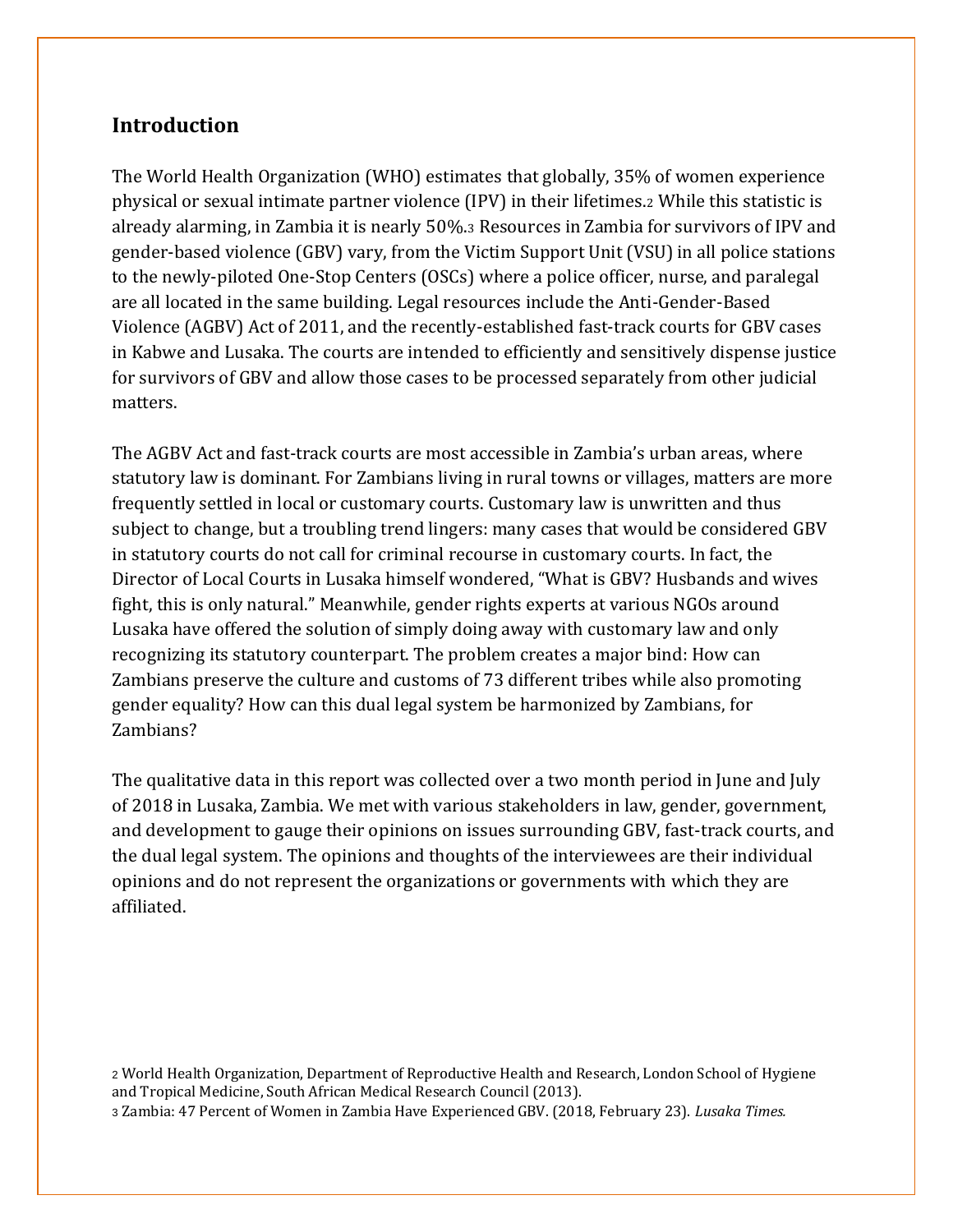## **Methodology**

In composing this study, literary sources relevant to GBV and the dual legal system were reviewed, and in-depth interviews were conducted with ten stakeholders. All research was pursued in collaboration with the Southern African Institution for Policy and Research, and was advised by Tinenenji Banda, Professor at the University of Zambia School of Law, and Associate Director of Legal Research at the Southern African Institute for Policy and Research.

The literature review consisted of an evaluation of current GBV legislation, history, and statistics in Zambia. Additionally, documents relating to the dual legal system, Zambia's new fast-track courts, and articles authored by relevant stakeholders were consulted. In evaluating this information, the credibility of the sources and their biases were analyzed. When necessary and possible, fact-checks were executed as well to ensure validity of the information.

This research was informed by interviews with ten stakeholders within the GBV arena. All interviewees were experts, representatives, advocates, and policy makers. Contacts were established from snowball sampling, as well as cold-calls and messages. Prior to the beginning of each interview, interviewees were informed of the end-goal of the research and its current progress. All interviews were audio recorded to ensure accuracy in transcription, unless otherwise requested by the stakeholder. Further, interviewees were granted anonymity upon request.

All research was conducted in June and July of 2018 in Lusaka, Zambia.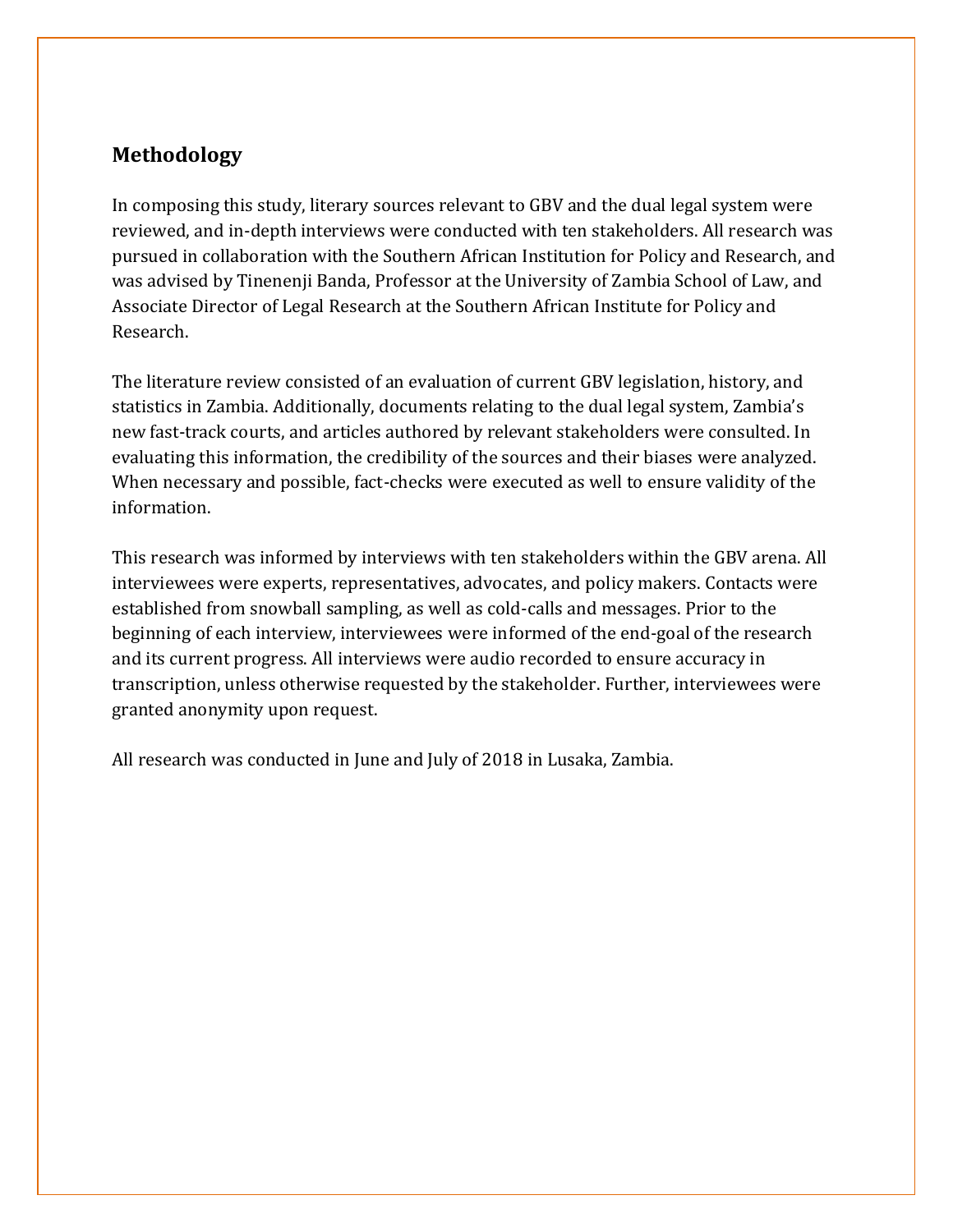### **Literature Review**

In the World Health Organization's (WHO) *Researching Violence Against Women*, researchers Mary Ellsberg and Lori Heise find that there is no universal definition for gender-based violence (GBV).<sup>4</sup> While hundreds of governments, legislative branches, and non-governmental organizations (NGOs) around the world have made attempts to construct a comprehensive definition for what constitutes as GBV, region, perception, discipline, and perspective all contribute to varying understandings of this sensitive topic.

The United Nations (UN) attempts to define GBV as an act that "results in, or is likely to result in, physical, sexual or psychological harm or suffering to women, including threats of such acts, coercion or arbitrary deprivation of liberty, whether occurring in public or private life."<sup>5</sup> The intentionally broad nature of this definition results in varying interpretations, depending on the culture and customs of the community.<sup>6</sup> In this light, there is a struggle to ensure justice for survivors of GBV in Zambia's rural areas. These struggles range from health issues, like providing appropriate physical and psychosocial support for survivors of GBV, to legal issues like enforcing GBV laws in both urban and rural areas.<sup>7</sup>

#### *Prevalence in Zambia*

It is estimated that 47% of Zambian women have experienced GBV at least once in their lifetimes, and 10% of reported GBV cases are sexual in nature.<sup>8</sup> According to the GBV Baseline Study conducted in 2015, 50.4% of respondents said that GBV is common in their communities. One-third reported that they witnessed an incident of GBV in the previous six months, and 35.5% of community members said they feel that the prevalence of GBV is increasing. Around 75% of all GBV incidents are reported to have occurred in private homes, and 67% of victims were married to the perpetrator at the time of the incident. While acts of GBV can be committed by anyone, 80% of perpetrators were found to be male. Only 69% of respondents reported that survivors of GBV seek help, and 51.5% believe that other survivors report their incidents to the police. The respondents found that

<sup>7</sup> Government of the Republic of Zambia United Nations Joint Programme on Gender-Based

Violence (2015). Gender-Based Violence Training Manual for Local Court & Traditional Court Adjudicators. <sup>8</sup> Zambia : 47 Percent of Women in Zambia Have Experienced GBV. (2018, February 23).

<sup>4</sup> Ellsberg, M., & Heise, L. (2005). Researching Violence Against Women: A Practical Guide for Researchers and Activists. S.l.: WHO.

<sup>5</sup> United States Agency for International Development (USAID) (2016). United States Strategy to Prevent and Respond to Gender-Based Violence Globally.

<sup>6</sup> Samuels, F., Ndubani, P., Walker, D., & Simbaya, J. (2015). Baseline Study: Stamping Out and Preventing Gender Based Violence in Zambia. *Frontiers Group for Evidence Based Decisions.* Page 2.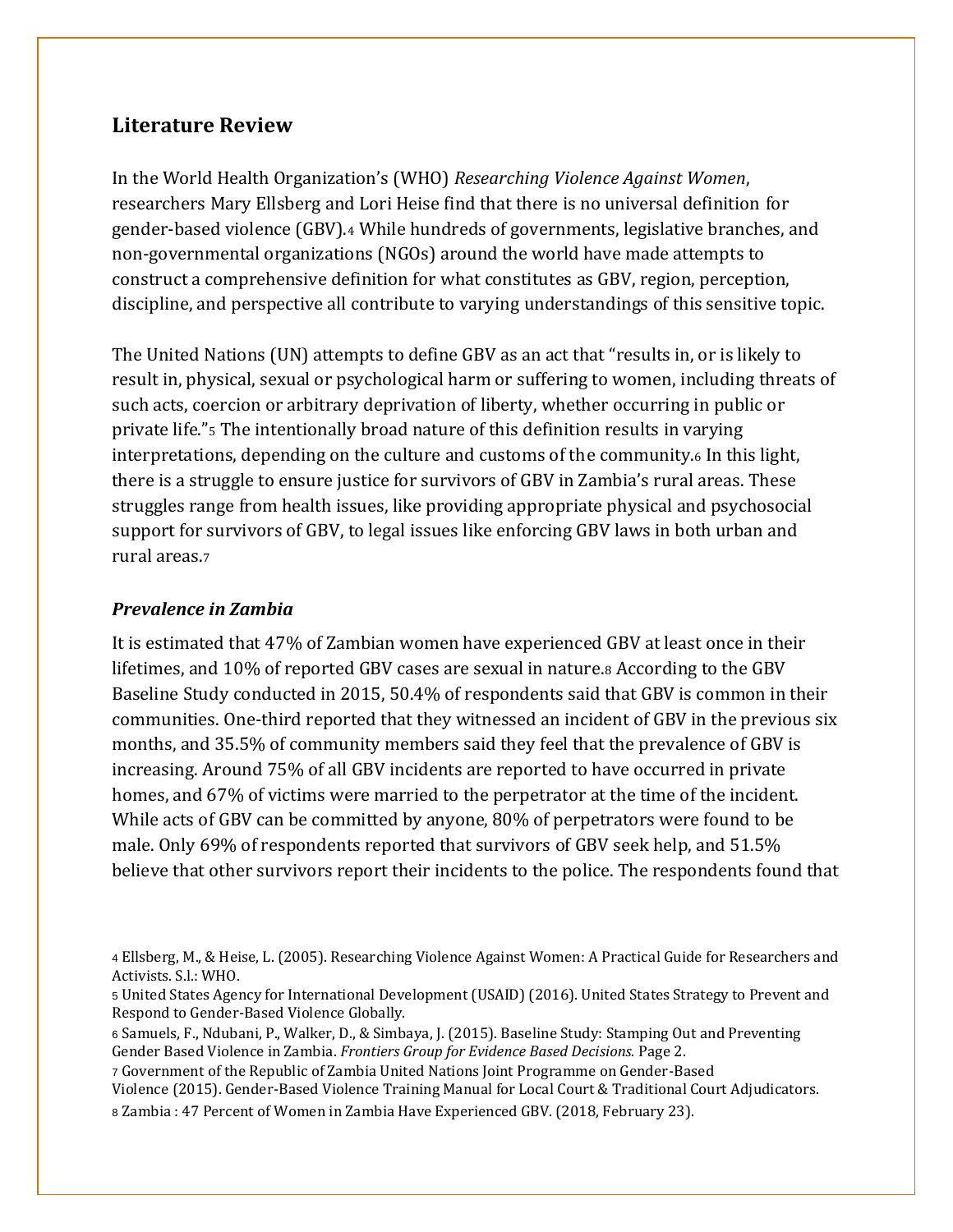most survivors of GBV seek informal help via community leaders, relatives, and religious organizations.<sup>9</sup>

Because definitions of GBV can vary depending on the defining party and underreporting is common, confidence in the precision of these statistics is low. The ambiguity and stigma regarding GBV create difficulties when collecting honest and accurate findings. Nonetheless, these epidemic-level statistics are concerning.

Perhaps most alarming is that a higher percentage of women than men agreed that wife beating can be justified. In a study conducted by Roger Klomegah, 83.2% of females reported that wife beating is justified if the wife leaves the house without telling her husband. Only 55.5% of males agreed. Further, 57.3% of females said that wife beating is justified if the wife argues with her partner, while only 37.5% of males agreed.<sup>10</sup> Klomegah writes,

"Paradoxically, women in Zambia hold traditional beliefs about the justification of wife beating under various circumstances and this may be attributed to the socializing and cultural transmission effects within their social system. As explained by resources theory, the use of violence can be influenced by societal norms maintaining its appropriateness as a method of sustaining power… It is therefore, not surprising to observe that more wives than husbands support wife beating on all the categories of cultural beliefs even though they are victims of such practice." $11$ 

#### *Economic Cost*

It is undeniable that gender-based violence affects the lived experience of a family within the home. It is important to understand, however, that GBV also has significant economic consequences. A report by the World Bank found that GBV increases "expenditures on service provision, lost income for women and their families, decreased productivity, and negative impacts on future human capital formation."<sup>12</sup> A separate study by the World Bank indicates that on average, annual GDP is reduced from 1.5 percent due to GBV, which is nearly equal to the average amount of money that their government spends on primary education every year.<sup>13</sup> According to Jeni Klugman, Director of Gender and Development at

<sup>13</sup> Ibid.

<sup>9</sup> Baseline Study: Stamping Out and Preventing Gender Based Violence in Zambia, 2015.

<sup>10</sup> Klomegah, Roger (2008). Intimate Partner Violence (IPV) in Zambia: An Examination of Risk Factors and Gender Perceptions. *Journal of Comparative Family Studies, 39,* 567.

<sup>11</sup> Klomegah, Roger (2008). Intimate Partner Violence (IPV) in Zambia: An Examination of Risk Factors and Gender Perceptions. *Journal of Comparative Family Studies, 39,* 567.

<sup>12</sup> The World Bank Group (2013). Intimate Partner Violence: Economic Costs and Implications for Growth and Development.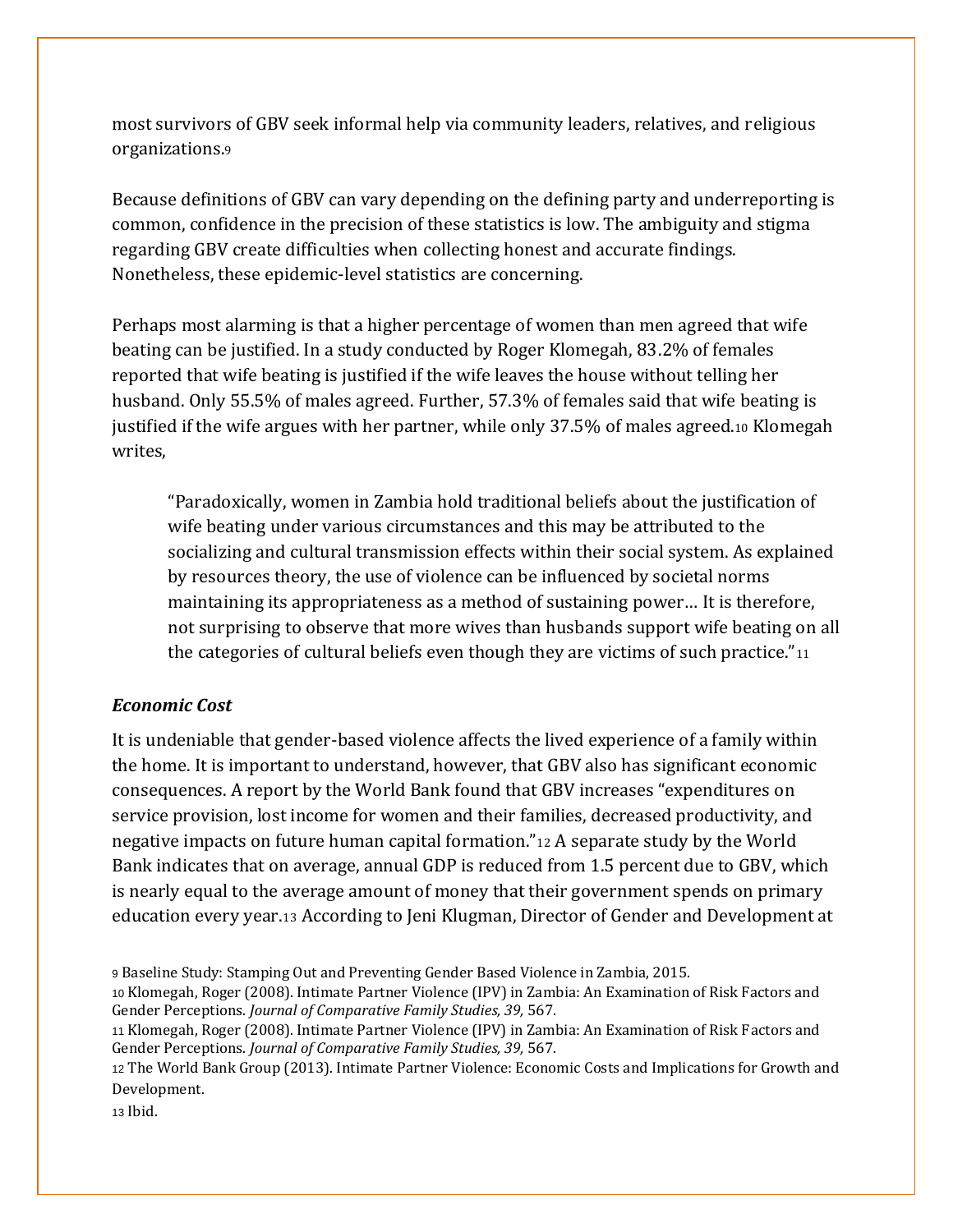the World Bank Group, "Violence against women and girls is a global epidemic, with devastating consequence for individuals, communities, societies, and economics. Addressing this challenge head-on promises to significantly advance our efforts to end extreme poverty and increase prosperity for all."<sup>14</sup> The relationship between IPV and economic costs is direct and substantial. (See Appendix D).

#### *Government Intervention*

The Zambian government is aware of these alarmingly high statistics and is making an effort to curb this behavior. Zambia's Vision 2030, a development plan with the goal of transforming Zambia into a "strong and dynamic middle-income industrial nation," cites GBV as an area of critical concern for domestic security. In an effort to curb GBV, Vision 2030 plans to focus on social and economic empowerment of women.<sup>15</sup> Further, in Zambia's 7th National Development Plan, GBV is listed as a "binding constraint to socioeconomic transformation and national development."<sup>16</sup>

To execute these goals, the government relies heavily on foreign support. Various NGOs across the country as well as countries like Canada, Sweden, Switzerland, Ireland, United States, and the United Kingdom have all contributed to programs and initiatives to help curb GBV in Zambia.<sup>17</sup>

#### *Introduction of the AGBV Act and Fast-Track Courts*

The Zambian Parliament enacted the AGBV Act in 2011, a comprehensive framework that allows for protection and support for survivors and prosecution of perpetrators of GBV. The AGBV Act establishes several rules and regulations to moderate GBV in Zambia. It asserts that GBV can be physical, mental, social, or economic abuse, and that a "single act may amount to gender-based violence." Further, it establishes expedited protective and occupation orders, and a fund to assist survivors of GBV in the cost of legal proceedings and social welfare.<sup>18</sup> While the act itself is civil, it has been closely paired with criminal proceedings and the Zambian penal code.<sup>19</sup>

<sup>14</sup> Violence Against Women Exacts High Economic Price, World Bank Says. (2013, November 25).

<sup>15</sup> Government of the Republic of Zambia (2006). Vision 2030: A Prosperous and Middle-Income Country by 2030. Page 28.

<sup>16</sup> Government of the Republic of Zambia (2017). Seventh National Development Plan, 2017-2021. Page 30. <sup>17</sup> UNFPA (2016). Annual Report 2016.

<sup>18</sup> Ministry of Gender. (2011). The Anti-Gender Based Violence Act. Lusaka, Zambia: Zambia Government Printing Office.

<sup>19</sup> Tesáková, Elena Lakso. (2017). The Establishment of Fast-Track and User-Friendly Courts in Kabwe and Lusaka to Fight Gender-Based Violence Cases. *Goteborg University*.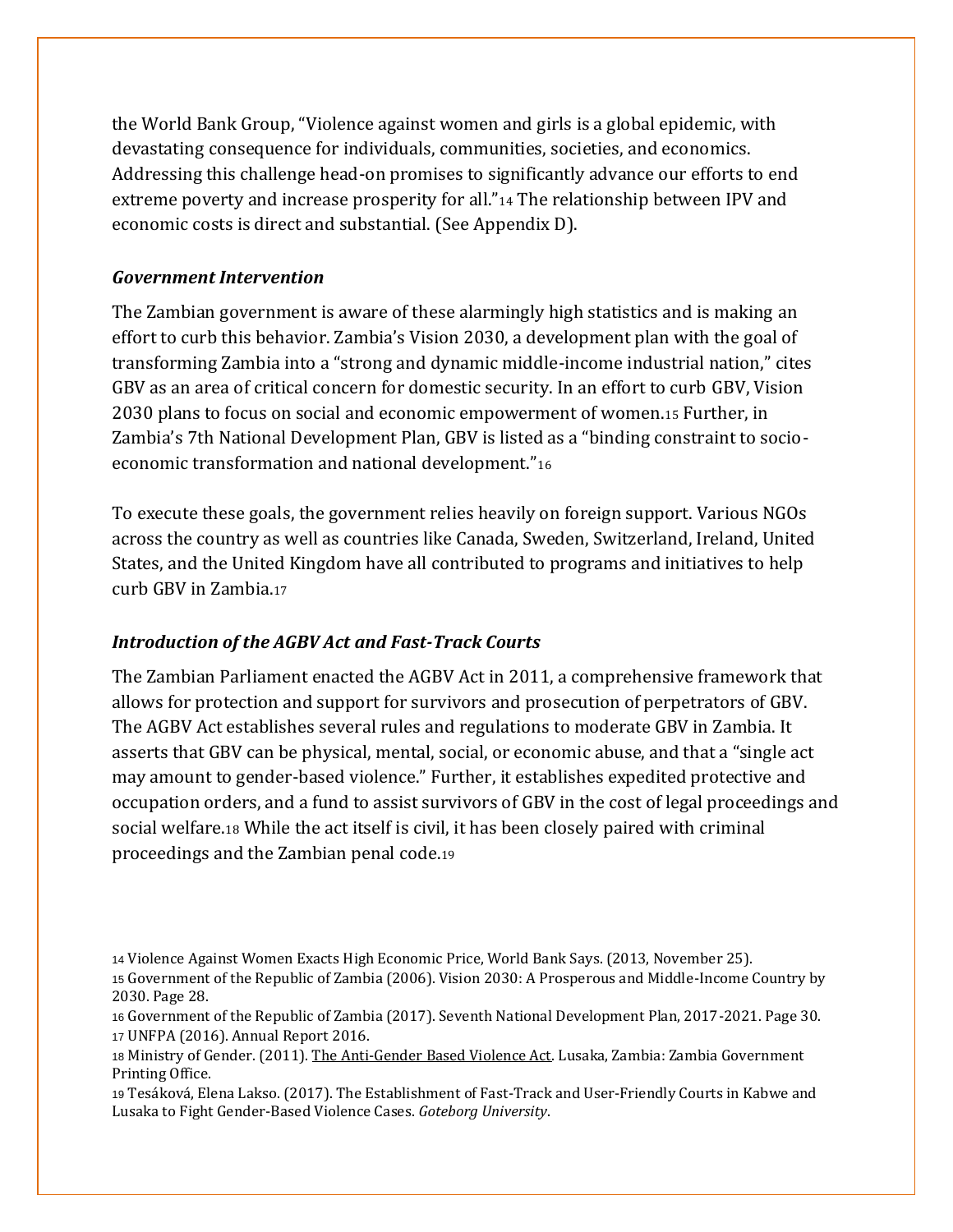Perhaps most significant in the AGBV Act are Sections 40 and 41, which assert that the Chief Justice of the Supreme Court may enact provisions to execute the purposes of the act, and that statutory instruments may be used to carry out the provisions of the Act.<sup>20</sup> These sections in the AGBV Act give the Judiciary and the Executive branches the jurisdiction to implement meaningful and substantial changes to the judicial process for survivors of GBV.

After attending the Great Lakes Region Conference in 2012, President Michael Sata instructed the Zambian judiciary to establish fast-track, user friendly courts to handle GBV cases.<sup>21</sup> As cited by the Zambian government, these fast-track courts were intended to "increase access to justice for victims and alleged perpetrators alike by dealing with cases speedily," "reduce the time alleged perpetrators are detailed before their cases are heard," "allow protection for victims from intimidation and from facing alleged perpetrators," and "be concluded within the shortest possible time without compromising justice".<sup>22</sup> The implementation of such courts was organized in a joint effort by many governmental bodies -- namely the Gender and Child Development Division (now the Ministry of Gender), Ministry of Justice, Ministry of Home Affairs; as well as non-governmental bodies and civil society organizations like the United Nations, Zambia Law Development Commission, Women for Change, NGOCC, and YWCA.<sup>23</sup> The financial support of the fast-track courts came largely from the Government of Zambia, United Nations, and governments of Sweden, Ireland, and United Kingdom. <sup>24</sup> The most significant financial support is from the Swedish government, providing 60,000,000 SEK for the project.<sup>25</sup>

#### *Implementation of the Fast-Track Courts*

On 22 January 2016, Zambia's first fast-track court was opened in Kabwe, Central Province. From its inception until 15 February 2017, 69 criminal cases were received. The average disposal time for a case was roughly 25 days.<sup>26</sup> Less than two months later, on 11 March 2016, Zambia opened their second fast-track court, in Lusaka, Lusaka Province. Since its opening until the end of 2016, 207 criminal cases were received.<sup>27</sup> Unfortunately, the time frame for these cases cannot be compared to the average disposal time for GBV cases prior to the introduction of fast-track courts, as no such statistics have been recorded.

 Ministry of Gender. (2011). The Anti-Gender Based Violence Act. Lusaka, Zambia: Zambia Government Printing Office. Page 26. Tesáková, 16. ZLDC, ZLDC launches Anti Gender Based Violence Fast Track, supra note 16. Tesáková, 20. Ibid, 1. Ibid, 21. Ibid, 28. Ibid, 29-30.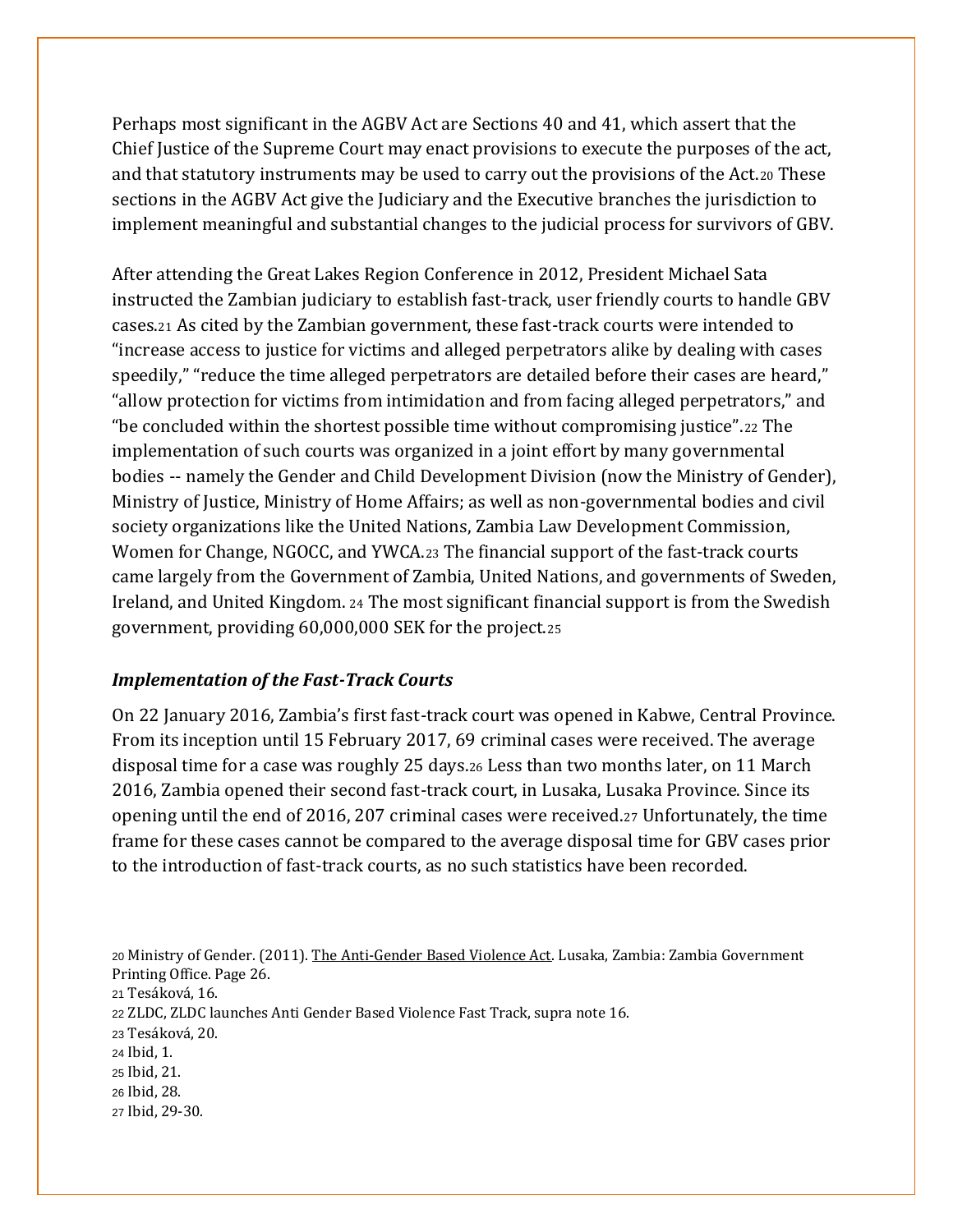The lack of data on previous court proceedings have prevented comparison between these fast-track courts and the main judicial track. However, perceptions from adjudicators, lawyers, and politicians indicate that the fast-track courts have been successful in the effort to increase efficiency of GBV cases. Pending continued political and financial support, there are plans to open four more fast-track courts in Chipata, Livingstone, Mongu, and Ndola.<sup>28</sup>

#### *Obstacles to Justice in GBV Cases*

While the fast-track courts in Lusaka and Kabwe have undoubtedly provided an expedited judicial process for survivors of GBV, many obstacles still remain. The courts face many logistical issues that inhibit their intended function. For example, survivors are supposed to be in a separate area from the accused perpetrator, which allows for an environment that is free of intimidation during the trial process. Further, when court is in session, a video stream would be projected into the courtroom to ensure a fair trial.<sup>29</sup> Unfortunately, this arrangement rarely comes to fruition. The equipment is rarely functional, and when it is, many adjudicators fail to follow proper procedure. In an interview with researcher Elena Tesáková, one magistrate went so far as to say he had given up on using this technology altogether.<sup>30</sup> When this equipment malfunctions, judges are forced to decide between conducting an efficient trial and ensuring that the survivor of GBV feels as comfortable as possible. As Tesáková explains, this is a difficult decision to make.

Despite the incomplete functionality of these courts, Tesáková indicates that the mere presence of the fast-track courts serves as encouragement for survivors of GBV to pursue their cases in a formal court setting, as they feel that their cases are now being taken seriously. Many judges have taken it upon themselves to make these cases their top priority, and "fast-track" them as best as they can.<sup>31</sup> However, Tesáková finds that since the introduction of these courts, the sheer number of GBV cases that are reported exceeds court capacity. She explains that more sensitized judges are necessary to optimize efficiency in these fast-track courts.<sup>32</sup> While the mere fact that these fast-track courts have been established is a step in the right direction, there is still room for improvement.

Further, according to the GBV Baseline study, fast-track courts seem to only be accessible for those living in more urban areas, closer to Kabwe or Lusaka. While Part II Section 6(4)(e) of the AGBV Act states that complaints of GBV can be filed "at the place that is

 Chisha, C. (2018, January 14). Chongwe in Escalating Gender-Based Violence Cases. *Zambia Daily Mail.*  Tesáková, 29. Ibid, 29. Ibid, 30. <sup>32</sup> Ibid.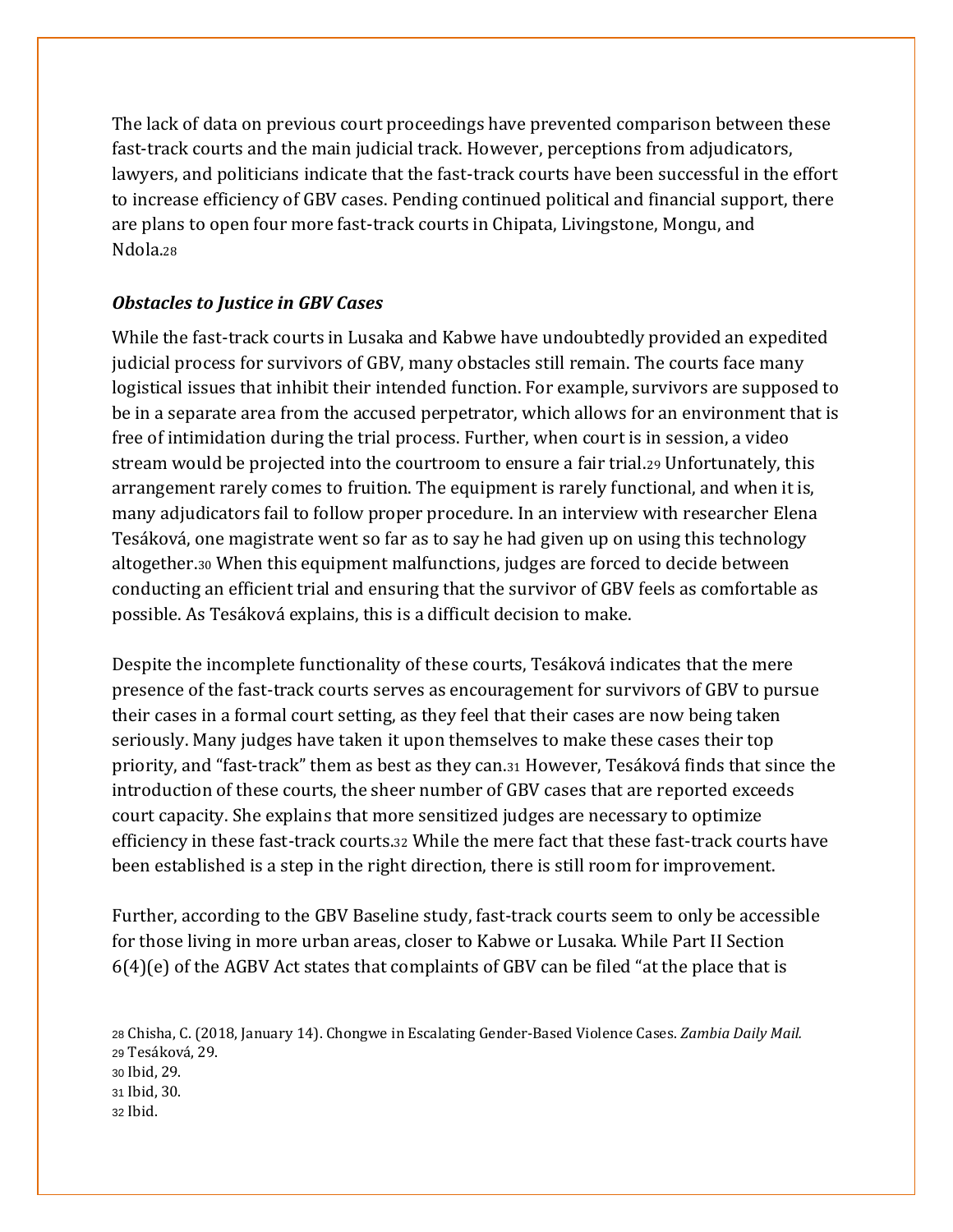convenient for the person filing the complaint" sheer travel distance and cost of transportation often inhibit GBV survivors in rural areas from pursuing cases in fast-track courts.

#### *Dual Legal System*

In Zambia's rural areas, many people in low income communities are unaware of their human and legal rights, as well as proper court procedures.<sup>33</sup> Because of this, one of the most discussed contributing factors of GBV is the dissonance of Zambia's legal system itself. Zambia upholds a dual legal system -- there is statutory, written law and customary, unwritten law. Statutory law is black-letter law, that is formally passed by elected officials within the Zambian government. Customary law is a living code of ethics that adapts to changing ethical norms.

Most customary law is unwritten, allowing it to adjust and modify to modern times. However, when customary law is written down, it is often cited as justification for the eradication of the legal system entirely. When these laws are recorded, they can be perceived to be archaic, or unable to adapt to modern human rights. As Cornell Law School Professor Muna Ndulo posits in his article "African Customary Law, Customs, and Women's Rights," this perspective is flawed because all legal systems, even statutory law, adapt to modern perceptions of fairness and human rights.<sup>34</sup>

According to the Local Courts Act, statutory law prevails over customary law in all circumstances.<sup>35</sup> That being said, the Zambian Constitution indicates that customary law generally governs personal and familial matters -- including but not limited to, matters involving adoption, marriage, divorce, burial, and devolution of property upon death.<sup>36</sup> Section 12(1)(a) states that local courts may administer "African customary law applicable to any matter before it in so far as such law is not repugnant to natural justice or morality or incompatible with the provisions of any written law."<sup>37</sup> In rural areas with less access to, and knowledge of, statutory law, customary law can take precedence over written law despite the laws in place that restrict it.

<sup>37</sup> Government of the Republic of Zambia (1996). The Local Courts Act. Lusaka, Zambia: Zambia Government Printing Office.

<sup>33</sup> Banda, L. (2017, September 27). Access to Justice by Paralegalism. *Zambia Daily Mail.* 

<sup>34</sup> Ndulo, Muna. (2011). African Customary Law, Customs, and Women's Rights. *Cornell Law Faculty Publications, 187,* 92.

<sup>35</sup> Government of the Republic of Zambia (1996). The Local Courts Act. Lusaka, Zambia: Zambia Government Printing Office.

<sup>36</sup> Zambia Const., Article 23, Section 4(c).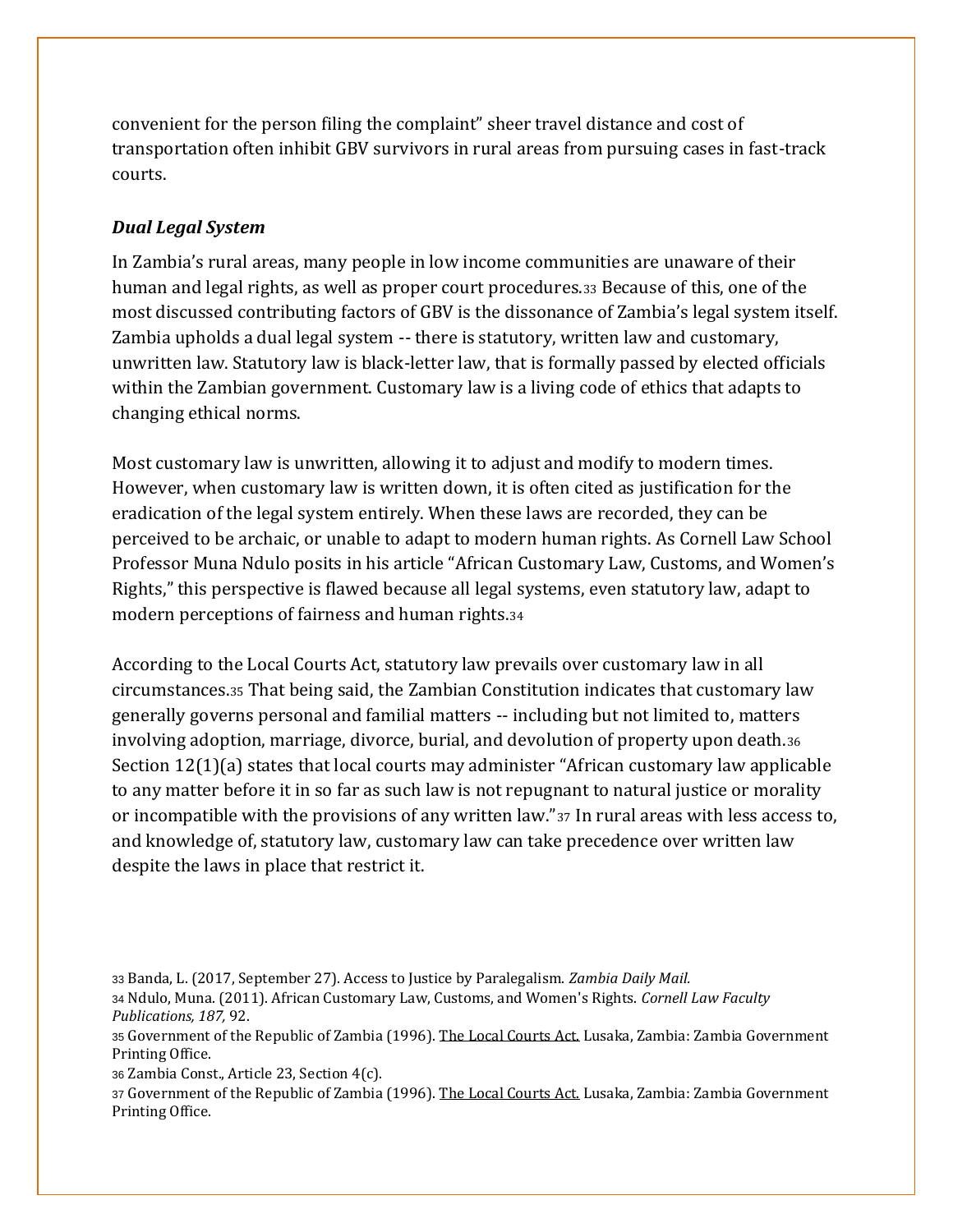The repugnancy clause has been a hotly debated part of the Zambian Constitution, as the determination for what is "repugnant to natural justice or morality" is inherently subjective and difficult to determine. As Ndulo writes, this clause originated from British colonialism, as a means to oppress the native people by inhibiting their cultural self-determination.<sup>38</sup> Since colonialism, there have been many discussions and debates as to whether or not this part of the Constitution is needed anymore. Ndulo explains that there is constant chatter surrounding "what to do" with customary law. Some anti-GBV advocates support its elimination entirely. Ndulo says, "A fundamental question arises as to whether the continued application of customary norms that discriminate against women can be justified with reference to any set of prevailing social norms or traditions or cultural standards."<sup>39</sup> However, Ndulo explains that "most Western understandings of African customary law are influenced by their negative attitudes towards all things African."<sup>40</sup>

Ndulo posits that the issue with simply doing away with customary law is that it would irreparably damage African cultural traditions. Further, it would be nearly impossible to actually execute. Customary law will permeate African culture regardless of its legitimacy or legality within the Zambian government. It is possible, however, to uphold and preserve Zambian customary law while also embracing human rights and curbing GBV. Ndulo writes, "By enthusiastically joining international human rights instruments and adopting their own African instruments such as the African Human and People Rights Charter and the Protocol to the African Charter on Human and Peoples' Rights on the Rights of Women in Africa, African states are embracing the international human rights movements and its universality."<sup>41</sup>

Customary law is a living, breathing entity and thus can be massaged, updated, and changed just like any other system of law without risk of throwing the entire system away. The best practice going forward, Ndulo asserts, is to selectively prune those customary laws which are antithetical to supporting equality and dignity of all persons, while still preserving those important and nondiscriminatory clauses and laws.<sup>42</sup>

<sup>38</sup> Ndulo, Muna. (2011). African Customary Law, Customs, and Women's Rights. *Cornell Law Faculty Publications, 187,* 92. <sup>39</sup> Ibid. <sup>40</sup> Ibid, 91. <sup>41</sup> Ibid. <sup>42</sup> Ibid, 115.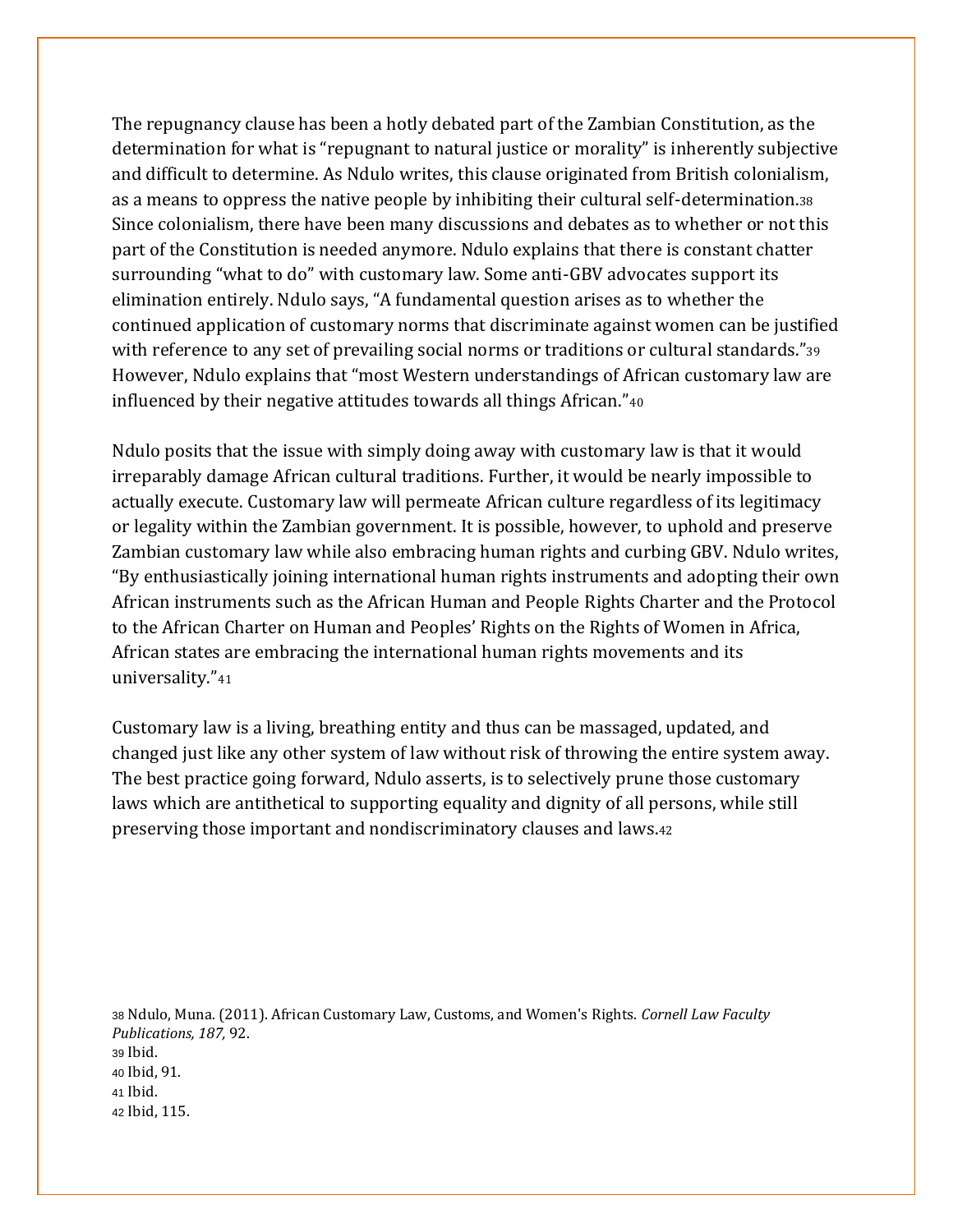## **Findings**

#### *Factors that Influence GBV*

One of the most significant factors contributing to GBV in Zambia is the socialization of men, women, and children. According to the director of the National Legal Aid Clinic for Women (NLACW), men and women are taught to believe that men are stronger, more powerful, and "in-charge," when compared to women. Wives are taught that their wishes and preferences are secondary to that of their partner. This inherent power inequality makes women vulnerable to GBV.

The Programmes Manager in the Women's Rights division for ActionAid Zambia, explains that this socialization begins at a young age, when boys and girls are in primary school. Although girls are going to school at a higher rate than ever before in Zambia, their education is typically perceived to be secondary to responsibilities within the home. In households where education is not the highest priority, girls must cook, look after their siblings, and clean the home after returning from school every day. These chores often inhibit them from completing their homework. Further, a study conducted by UNICEF found that around the time of their first menses, girls may also drop out of school for lack of feminine hygiene products, and these dropout rates are compounded by their household responsibilities.<sup>43</sup>

In contrast, boys' education is prioritized to a greater extent and without such adversity. These educational differences prevail later on in life and cause unequal gender dynamics in education, the job market, generations of families, and beyond.

Child marriages often serve as both a barrier to education for girls and a factor that increases the likelihood of GBV. In many tribes in Zambia, girls are considered to have entered womanhood at the age of their first menstruation. In tribes where child marriage is practiced, these young girls may then enter into marriage with an older man and become pregnant. Currently it is estimated that one in three girls in Zambia are married before the age of 18.<sup>44</sup> Within these marriages, statutory rape and domestic violence become more likely, as the gender inequity is magnified by the age gap.

Combating child marriages has been a major focus of the Zambian government and various NGOs, and through recent advocacy and policy implementations, the prevalence of child

<sup>43</sup> Burgers, L. (2003, November 3). Background and Rationale for School Sanitation and Hygiene Education. <sup>44</sup> UNFPA (2016). Annual Report 2016.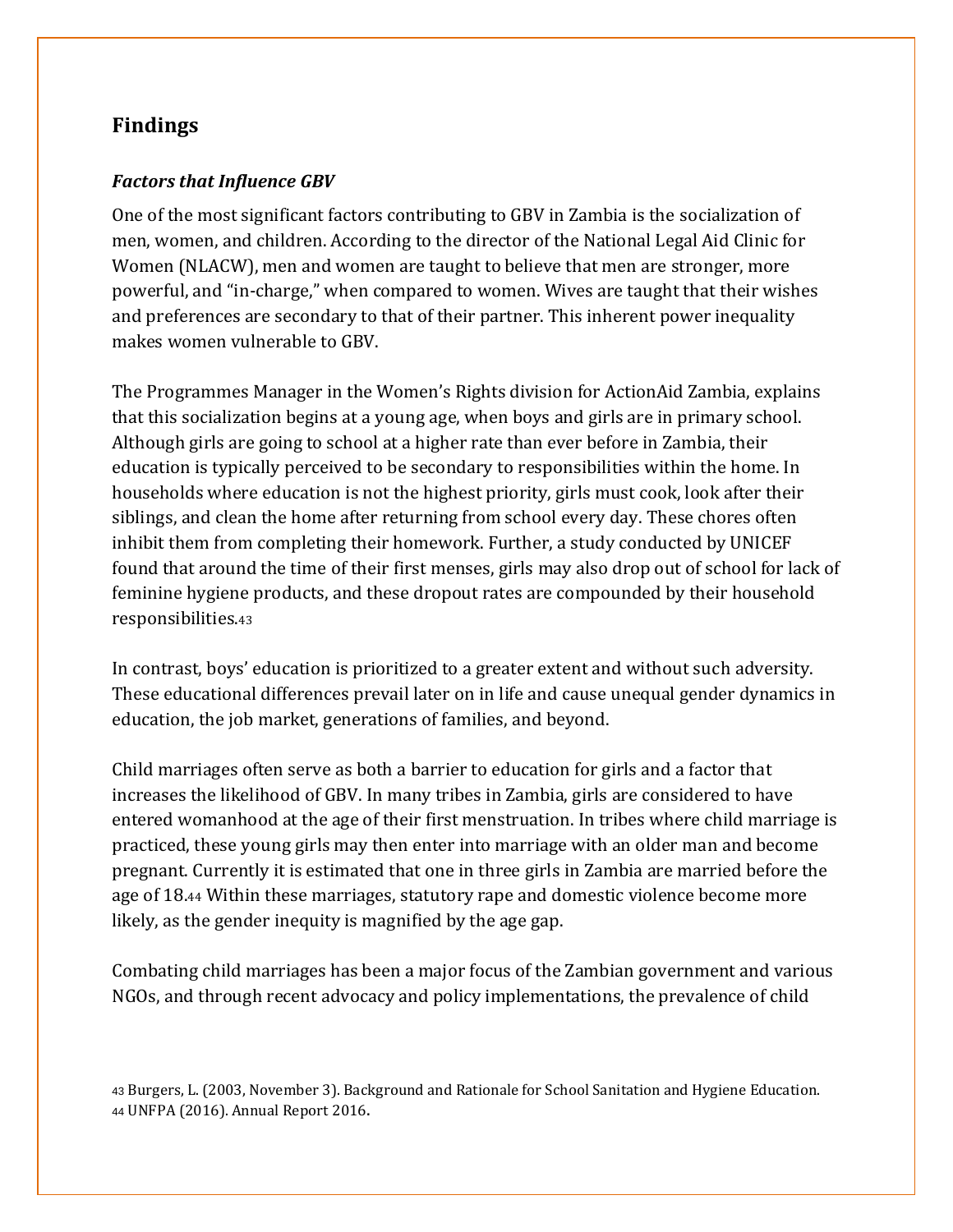marriages has decreased. However, despite this forward progress, child marriage still exists in some parts of the country.

In Article 23 of the Zambian Constitution, it is established that no laws may be discriminatory in any way. However, there are some exceptions to discrimination clauses. Section 4 of Article 23 outlines several areas of law where anti-discrimination clauses do not apply. Noteworthy in the context of GBV is Section  $4(c)$ , which explains that discrimination and protections do not apply "with respect to adoption, marriage, divorce, burial, devolution of property on death or other matters of personal law."<sup>45</sup> This rule can be used to justify child marriages, as statutory law is not applicable unless the law is considered "repugnant to natural law." As explained earlier, this is relatively subjective and difficult to discern.

A further issue, is the potential loophole for child marriages in Section 17 of Zambia's Marriage Act. It states, "If either party to an intended marriage… is under twenty-one years of age, the written consent of the father...or of the mother...shall be annexed."<sup>46</sup> This allows for children as young as 16 to be married off by their parents without the consent of the child.

Issues of GBV do not only exist in child marriages. In traditional marriages, a bride-price, typically referred to as a Lobola, is often paid from the man to the family of his desired wife. According to the Director of Zambia's Young Women Christian Association, bride-prices often consist of money or livestock, and may vary depending on the age of the woman, education level, family wealth, and virginity status. The Director feels that although brideprices are heavily intertwined with cultural beliefs, they create uneven power dynamics between husband and wife. They went on to explain, "Now she's his property. He can treat her anyway he wants." Additionally, once in marriage, some Zambian culture states that a woman cannot deny sex from her husband. The mentality that non-consensual sex is rape, even in marriage, has not yet been normalized. This lack of reasoning inevitably perpetuates GBV as well.

The Chairperson of the Non-Governmental Organisations' Co-ordinating Council (NGOCC), echoed these sentiments in a public statement to the Lusaka Times. They said, "The high Lobola fee being charged is considered as a price paid for the transfer of a woman's sexual and economic rights to her husband and his family. It is no doubt that the high Lobola

<sup>45</sup> Zambia Const., Article 23, Section 4(c). <sup>46</sup> Marriage Act, Zambia. Sect. 17.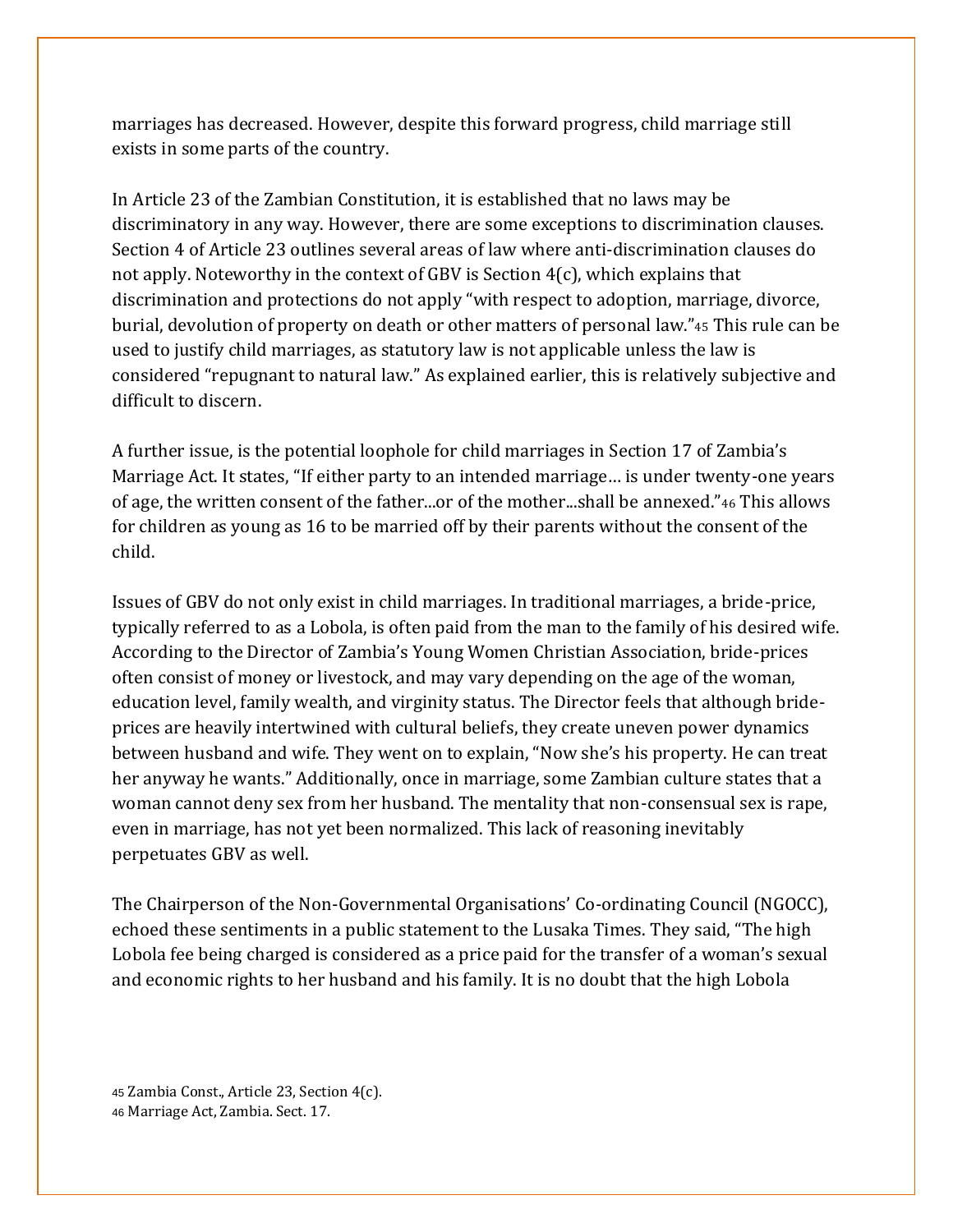charge has a negative effect on the marital stability and has contributed to the rise in child/early marriages and violence against women and girls."<sup>47</sup>

Some, however, do not see bride-prices as an issue. As explained by an UNZA Law Professor, bride-prices can be a sign of respect, and serve to symbolically join two families together. They explained that bride-prices do not directly cause GBV, and its cultural significance is incredibly valuable.

According to a manager for the YWCA, poverty and lower literacy rates also contribute to higher GBV rates. They noted that "a hungry man is an angry man," and when money is tight, men often take their anger out on their spouses. Further, they explained that lower literacy rates in rural areas prevent men, women, and children from being aware of their rights and the laws that are in place to protect them. Despite many GBV advocacy pamphlets and campaigns that are introduced to villages and rural areas, an inability to read these educational materials is a major inhibitor to spreading awareness.

#### *Barriers to GBV Education*

Almost all our interviewees agreed that education was the key to eliminating GBV. Though the AGBV Act states that GBV cases must be handled in statutory court, this does not always happen. A member of the Women in Law and Development in Africa (WiLDAF) explained that though the AGBV Act has been translated into many local languages and disseminated all across the country, not all local adjudicators are aware that these cases need to be handled in statutory courts. When a case is not brought to these courts, but handled in customary courts, they occasionally conclude with the perpetrator paying a fine, or giving the family of the victim a specific amount of livestock. According to her, reparations of this sort are problematic. She explained that when the punishment of someone who commits GBV is to pay the family, it creates the notion that GBV can be repaid, rather than it being a severe violation of human rights. With heightened sensitization efforts of local magistrates, these cases are more likely to be turned over to the statutory courts, where survivors are guaranteed justice and protection from their perpetrators.

Sensitization beyond legal recourse is also important for local leaders. As a representative of the NLACW said, "traditional chiefs are the gatekeepers of culture. They must be educated so they can spread the word to the community." The NLACW has significant success in traveling to, and working with local chiefs to encourage the modification of local customary law. They propose teaching progressive thought like considering girls to be women at 18 years old rather than after their first menstruation, which typically occurs

<sup>47</sup> Longwe, S. H. (2017, February 27). Zambia : NGOCC Supports the Payment Of "LOBOLA". Retrieved from https://www.lusakatimes.com/2017/02/27/ngocc-supports-payment-lobola/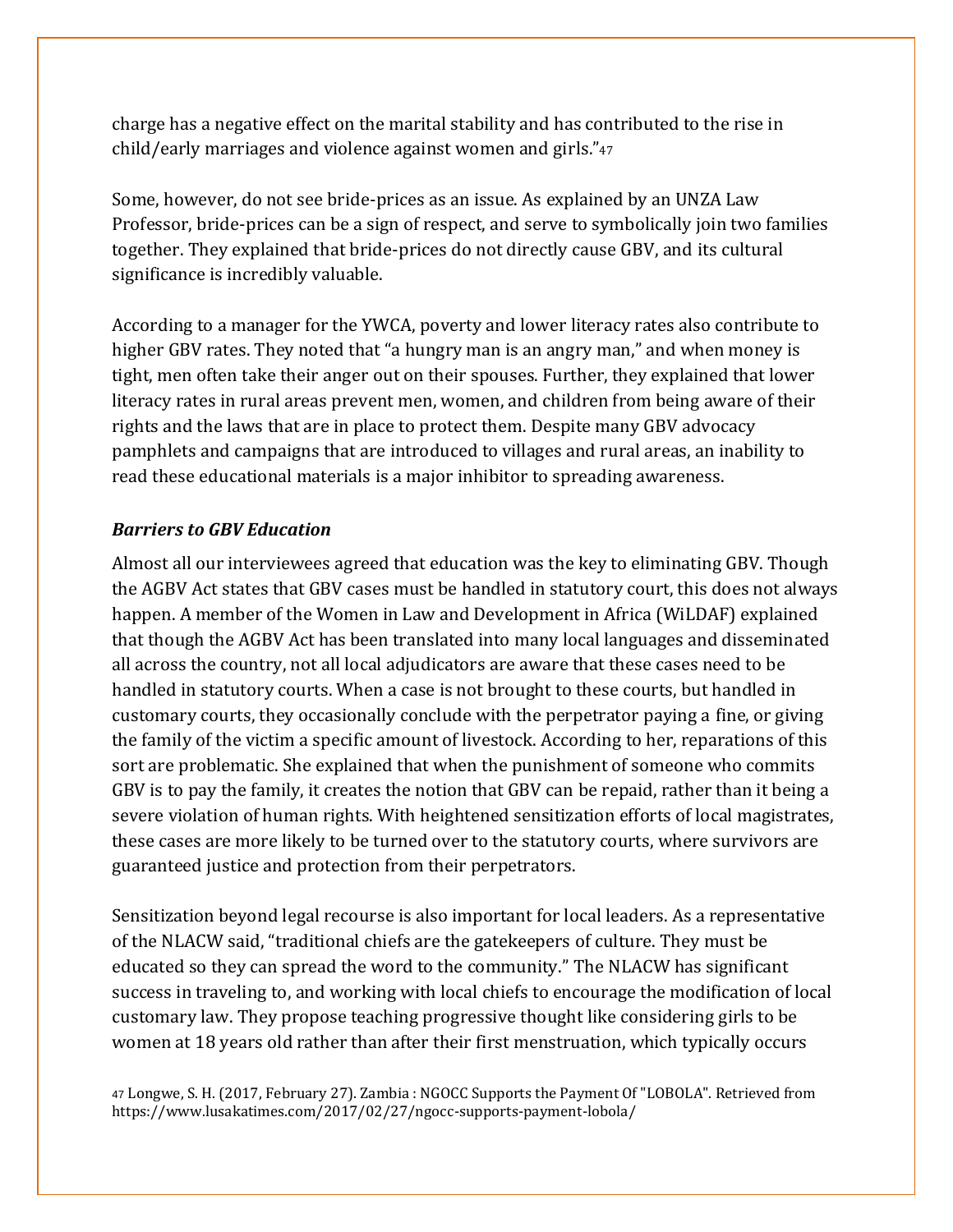around the age of 12 or 13. The NLACW has advocated for this amendment to customary law by underscoring the importance of school, explaining that when women get married at a younger age, they are unable to continue with their studies.

Further advocacy work by NGOs like the NLACW have been educating chiefs and local adjudicators on the basics of the AGBV Act and their obligation to adhere to it.

#### *Support for GBV Survivors*

According to a representative of the Zambia Police (ZP) Victim Support Unit (VSU), distance, and cost, and the psychological trauma are major barriers that prevent survivors of GBV from formally reporting their cases to the ZP, or trying their cases in statutory courts. However, many efforts have been made to make this process easier and more comfortable for survivors.

The representative explained victims of GBV may receive free medical treatment at health centers all throughout the country. However, in order to receive this medical attention, victims of GBV must first go to the ZP to report the case, so they can have a notice from the police that informs the health center that they are a victim of GBV, and therefore entitled to free healthcare. This process is not only emotionally exhausting for victims of GBV, as they need to tell many people about their experience, but also costly and time consuming. They went on to say, "When we referred people to go to the police, they never got there. When we referred them to the hospital, they never got there. Because I think there's this fatigue of going from one place to another and reliving trauma."

In an effort to make this process easier for victims of GBV, organizations like the United States Agency for International Development (USAID) created and funded one-stop centers (OSCs), which have been established throughout the country. Currently, there are 24 OSCs functioning in Zambia.<sup>48</sup> CARE Zambia has described OSCs as a space to aid the physical well-being of survivors, and "to address their psychological and emotional needs as well, and in a holistic way. Services provided by OSCs include medical examinations, access to post-exposure HIV prophylaxis (PEP), the provision of emergency contraceptives; psychosocial counseling; legal advice; police support; and referrals for resources such as lodging at safe houses for victims unable to immediately return to their homes."<sup>49</sup> The representative gave further detail: "YWCA has One (1) One Stop Centre located in Solwezi and Drop in Centres in other districts such as Lusaka, Kapiri, Kabwe, Kasempa, Kitwe,

<sup>48</sup> Zambia's Ministry of Health Integrates U.S.-Funded One-Stop Centers into Fight Against Gender-based Violence. (2018, March 07).

<sup>49</sup> ASAZA Staff. (2013, May). One-Stop Model of Support for Survivors of Gender-Based Violence: Lessons from CARE Zambia.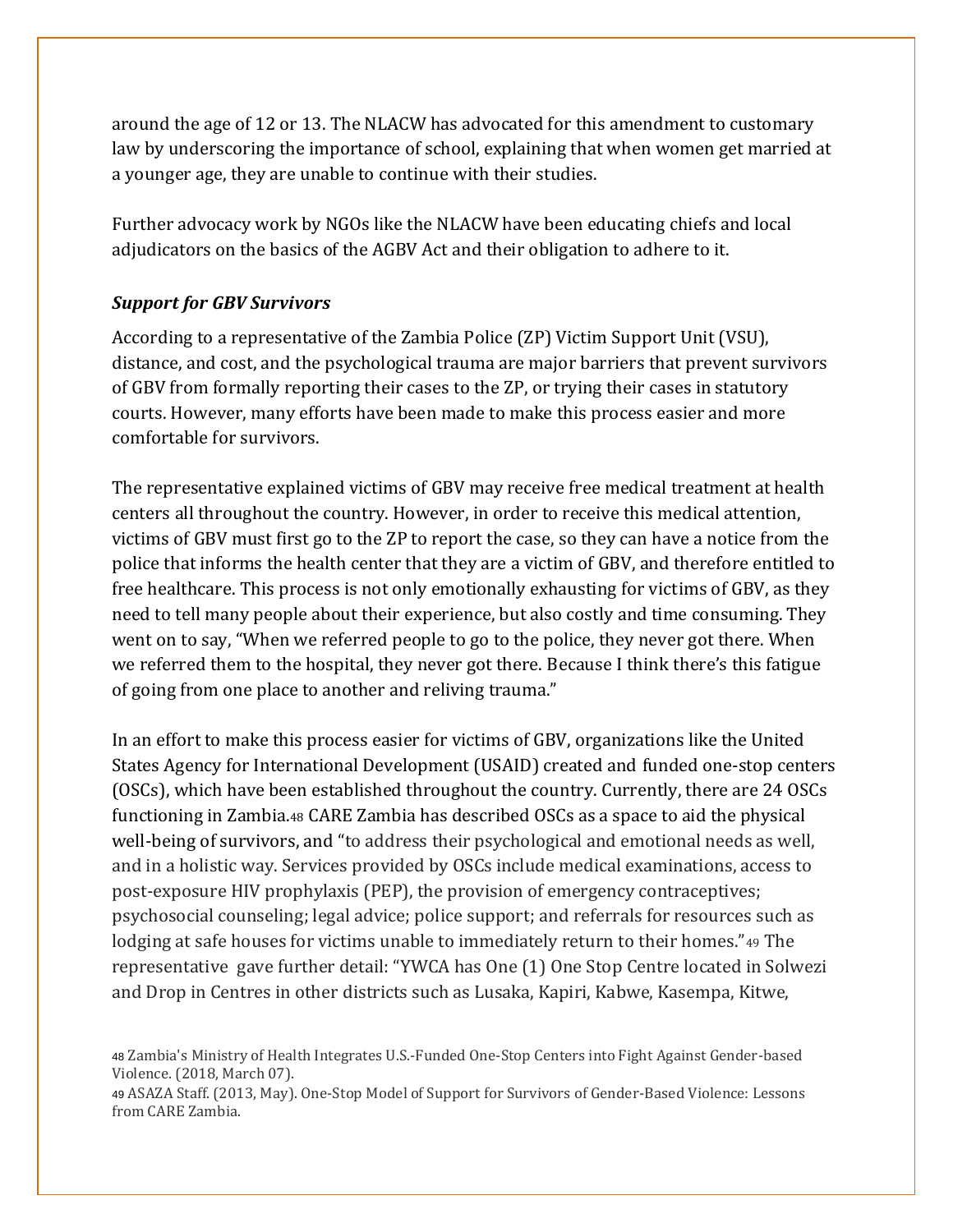Ndola, Kalulushi, Monze, Choma, Livingstone, Kazungula, Chipata, Mbala, Kasama, Kaoma, Mongu, Senanga. On an annual basis, YWCA receives approximately 8,000 to 10,000 cases. YWCA also has temporal protective shelters in Lusaka (2), Kitwe, Solwezi, Mongu, Chipata and Kasama. The other One Stop Centers were created under the STOP GBV project that was funded by USAID and ended last year. Approximately 24 OSCs were supported in various districts."

While OSCs have been a resource to survivors thus far, their introduction into Zambian society has been almost completely funded by international donations. Since USAID's five year pilot program ended last year, OSCs have had to limit their hours and cut down on staff. According to the ZP representative, the continuity of this facility is integral in providing support to survivors, because GBV is not an issue that is going away any time soon.

Many survivors of GBV who have come to OSCs have been referred by the VSU at their local police department. According to the representative, the VSU has been instrumental in helping survivors receive the help that they need. By having a VSU in nearly every police station across the country, survivors of GBV are treated with more support and confidentiality than ever before.

Despite well-intentioned efforts by the VSU, many stakeholders who work more intimately with survivors of GBV identify significant room for improvement. Upon personal observation, the VSU at the ZP Headquarters is a small room at the end of a dimly lit hallway, where six desks are fit into a confined jigsaw arrangement. All of the desks were filled by men, and though some said that all but one VSU officer leaves the room when a survivor of GBV enters to report a case, others challenged this fact. A representative from Zambia's Young Women Christian Association said through her interactions with survivors of GBV, she has learned that the VSU is rarely a comfortable space. The VSU representative admitted that the VSU is still in need of more infrastructural support. He explained that in order to guarantee privacy for the survivor, a separate entrance to the VSU would be effective. However, cost and space inhibit these accommodations.

Beyond a facility upgrade, the VSU representative noted that the VSU needs to be prioritized more within the police department, and higher salaries must be offered to VSU officers. Often, police officers who are just beginning their careers will be assigned to the VSU, because it is one of the lowest paying departments within the ZP. From there, officers tend to move up the ranks, and out of the VSU. If an officer has committed an infraction, it is not uncommon for them to be sent to the VSU as "punishment." As the representative of the VSU identified, in order for GBV to be treated more seriously within Zambian law enforcement, it cannot be relegated -- literally and figuratively -- to the back corner.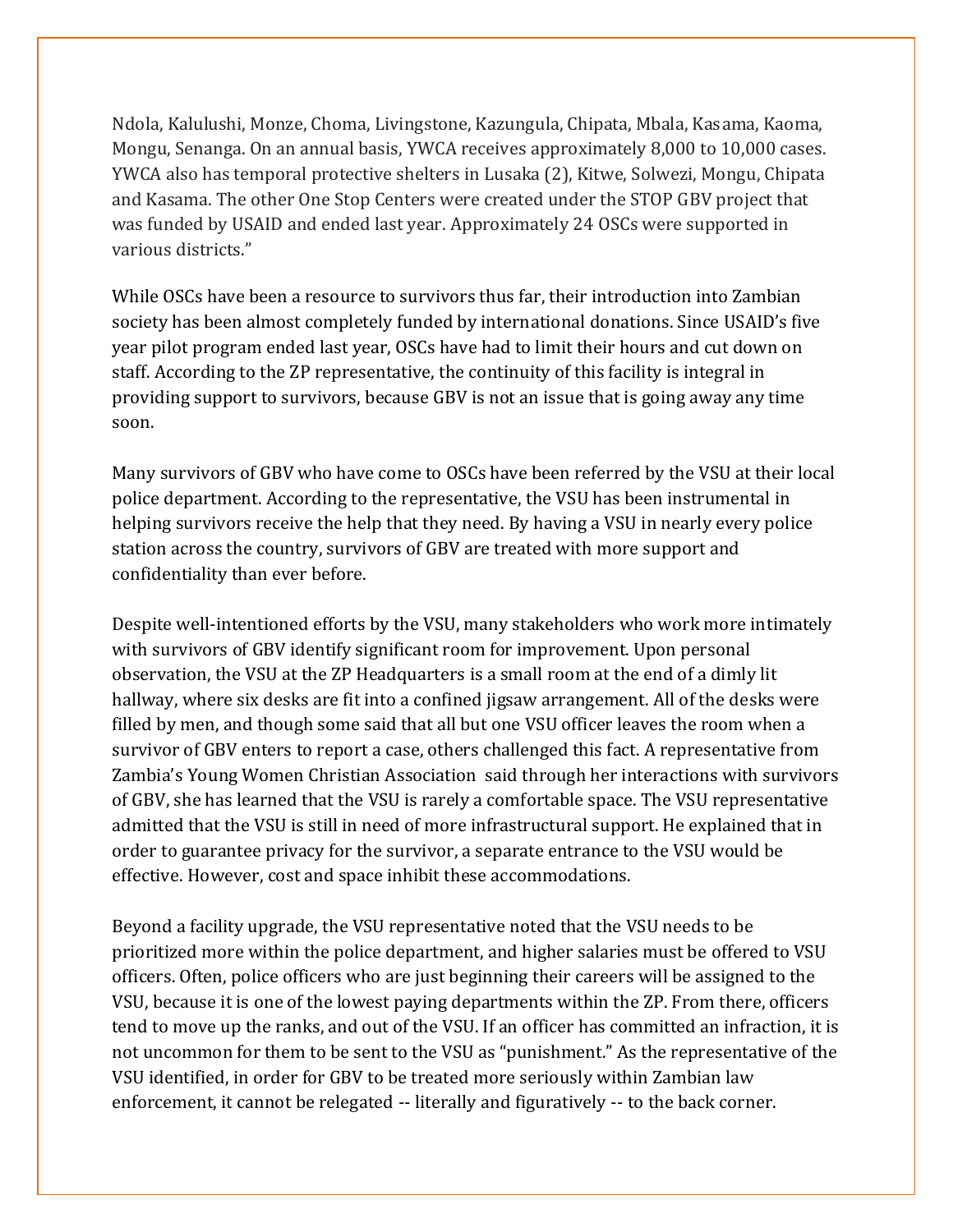#### *Underreporting, Police Responsiveness*

The number of GBV cases that are reported to the ZP is rising dramatically (See Appendix D). According to the representative from the VSU, 18,088 cases were reported in Zambia in 2015. By 2017, the number of reported cases had risen to 21,504. The representative from the VSU explained that there are three possibilities for such a drastic increase in reported GBV cases: One is that GBV is on the rise in Zambia. Another is that with the enactment of anti-GBV legislation and the introduction of fast-track courts, more survivors of GBV have begun to trust the judicial process and report cases to authorities. The last possibility, he explained, is that both are happening at the same time.

A representative from the Young Women's Christian Association sees this increasing trend in a positive light. She said, "We are breaking the silence on GBV. This is important to happen." However, she makes it clear that underreporting is still a major issue within the country. She explained that one of the biggest inhibitors to reporting a GBV case is that the perpetrator is often the "breadwinner" for the family. If a case is prosecuted and the perpetrator is sent to prison, the family loses the economic support that it relies on. Because of this, survivors of GBV tend to be very hesitant to turn to the police.

According to a representative from NLACW, many survivors of GBV turn to religious figures, friends, family, and community leaders to cope with the trauma of GBV. When survivors do not prosecute the cases, however, the likelihood that the survivor will experience more GBV in the future dramatically increases. The introduction of fast-track courts has aided in encouraging survivors of GBV to report their cases, as the courts are more user-friendly and sensitive to these types of emotional issues. As the representative from NLACW pointed out, the number of reported GBV cases increased dramatically after 2016, when the fast-track courts were first introduced.

Despite this increase in GBV cases, many are withdrawn prior to, or during the court proceedings. The representative from NLACW explained that many survivors of GBV who are married to the perpetrator often opt to divorce their spouse, rather than prosecute them.

Although there is supposed to be a VSU officer on-call at all times at every police station, GBV reports are often submitted when the VSU is closed, which is on the weekends and at nights. Because of their limited hours, many GBV reports are handled by police officers who are not sensitized on issues of GBV. A representative from WiLDAF said that these officers have reportedly encouraged the GBV survivor to "make-up" with the perpetrator, rather than treating it more seriously. Thus, many cases are also withdrawn after the initial police report is filed. According to a study conducted by Zulu and ActionAid Zambia, only 29% of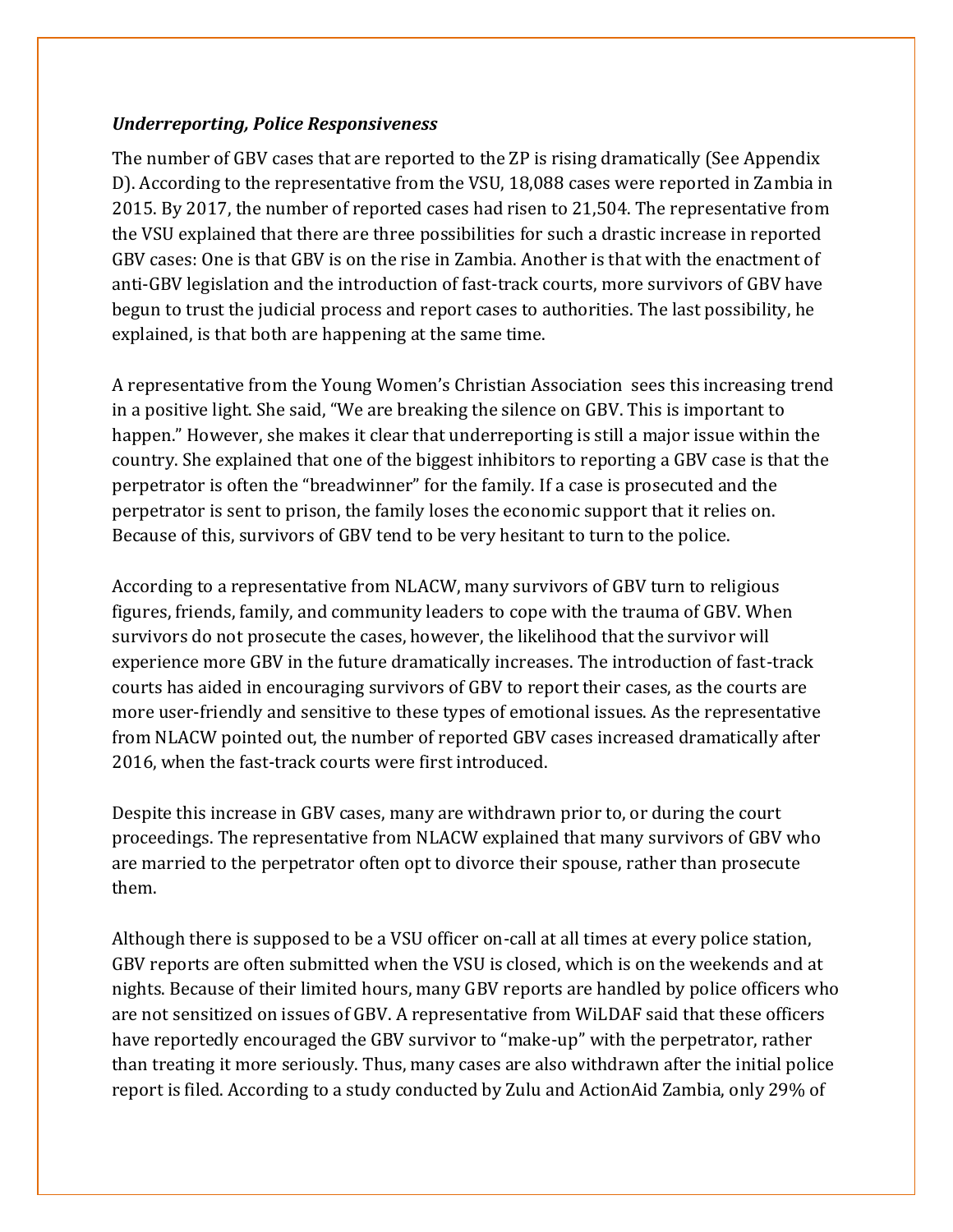police officers in Zambia were familiar with the AGBV Act. Zulu questioned how the ZP could claim to be sensitized to issues of GBV when so few police officers know about such a landmark piece of legislation.

#### *Trust in Courts*

One of the provisions in the AGBV Act is that GBV cases do not need to be tried in the courts closest to the survivor, rather than can be tried anywhere in the country.<sup>50</sup> This allows survivors to pursue their cases in the fast-track courts in Kabwe or Lusaka, and provides greater assurance that there will be no corruption or bias during the court proceedings. The representative from NLACW explained that this part of the AGBV Act increases trust and confidence in the courts, as survivors can try their cases in a court that they feel will provide greater confidentiality, sensitivity, and fairness.

While this option is beneficial to those who want heightened confidentiality, some victims of GBV feel more comfortable when they are in their own community and where travel cost is less of a burden. A representative from the Local Courts in Zambia, explained that in some rural areas, local and traditional courts are the only source of legal justice. Because of this, many GBV cases are simply handled in these courts, rather than in statutory courts, as mandated by law. A representative from the Gender Programme at the United Nations Development Programme (UNDP) said that she believes the introduction of fast-track courts will encourage these GBV survivors in rural areas to pursue their cases in statutory courts. She explained that NGOs like the UNDP must continue to educate local adjudicators on the AGBV Act, their jurisdiction, and overall sensitization to acts of GBV.

#### *Judicial Inconsistencies Between Customary and Statutory Courts*

While all interviewees see dissonance between the customary and statutory courts, perceptions of inconsistencies and proposed solutions vary. According to the representative from NLACW, a major issue within customary courts is that legal representation is prohibited. In all matters, the plaintiff and defendant must represent themselves. Because of this unique characteristic of the court, the representative from NLACW underscores the importance of ensuring that all adjudicators are educated in both statutory law and customary law. Without education of black-letter law, local adjudicators will be unaware of their jurisdiction and the statutory laws that supercede customary laws in the area.

<sup>50</sup> Ministry of Gender. (2011). The Anti-Gender Based Violence Act. Lusaka, Zambia: Zambia Government Printing Office.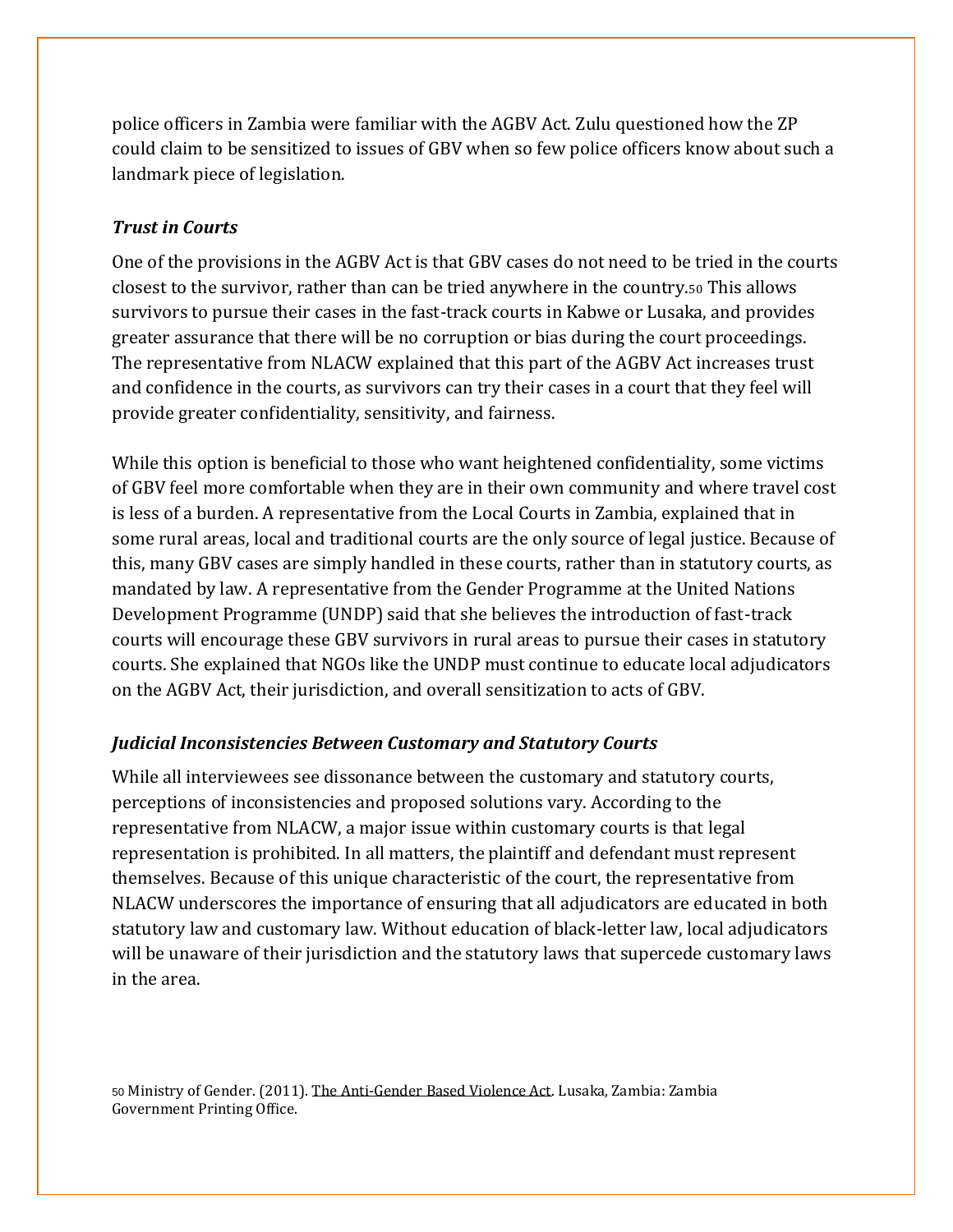Further, the representative from Zambia's Young Women Christian Association stressed the importance of having survivors receive legal counseling, so they may choose the legal path for their case. As the representative from the Local Courts in Zambia identified, it can be difficult for local adjudicators to distinguish between GBV and assault. While customary courts do have jurisdiction in assault cases, they do not for cases of GBV. He went on to say that among many local adjudicators, there is a continued perception that GBV is not something to be dealt with in court. Rather, it is a marital quarrel that should be resolved between husband and wife. Hence, prompt legal counseling is incredibly important.

In the context of the dual legal system, many stakeholders believe that the system itself is a mistake, as there are irreconcilable inconsistencies between customary and statutory law. They believe that Zambians are often confused by these inconsistencies, and thus enabled to believe there are loopholes in the law. Further, they believed that the dual legal system has been abused, and the solution is to "bridge the gap" and have one unified legal system.

Others, however, strongly disagree with the notion that customary law must be eradicated. A professor at the University of Zambia School of Law explained that when someone calls for the elimination of customary law, their intentions and understanding of the law must be explored. Unwritten customary law emanates from the people themselves and adapts to changing circumstances. Therefore, it has the potential to align itself with modern conditions. She said, "You cannot say that a system of law that is dynamic is inherently conflictual to human rights." She believes that regardless of whether it is recognized by the government, customary law is not going away any time soon. It is regulated by the people and thus must be naturally developed to align with people's needs.

The representative from WiLDAF agrees with this perspective regarding customary law. She said, "There is a perception among people in Zambia that statutory law has come to erase all traditional practices, but that isn't true. We don't want to get rid of customary law—there's still a rich heritage there we must maintain. In my opinion, we need to keep the good traditional practices and get rid of the ones that are harmful."

#### *Court Efficiency and Specialization*

According to all stakeholders, the fast-track courts are a step in the right direction, but there is still need for improvement. Most attribute the issues with the fast-track courts to the fact that they are still in their infancy, and long-term remedies to day-to-day issues are still being evaluated.

According to the representative from WiLDAF , the fast-track courts are unlikely to make any major advancements in the near future. She explained that many parts of the AGBV Act,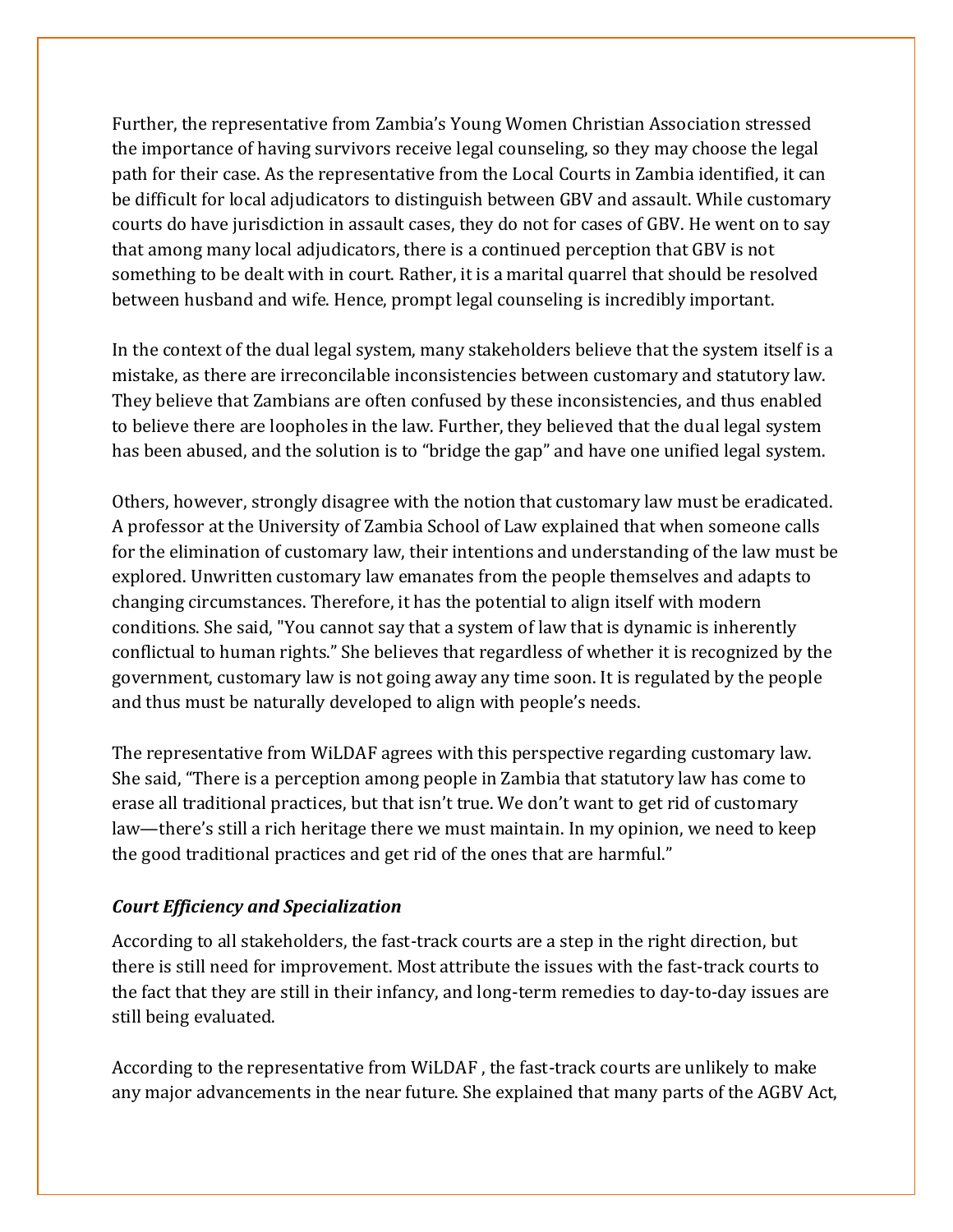which was enacted nearly eight years ago, have still not come to fruition. Namely, the AGBV fund, committed to alleviating the large legal and health costs that emerge from GBV, AGBV Committee, dedicated to proposing more legislation to curb GBV, and an increase in shelters, have not yet been implemented. She said, "My recommendation would be the full implementation of the Anti-Gender-Based-Violence Act. We are supposed to have shelters- we still don't have shelters. It also provides for the establishment of a fund, but we have not seen the guidelines for the fund, and this is the seventh year since the enactment of the act." While signing the AGBV Act was a "win" for anti-GBV efforts, the execution of this law is lacking.

## **Policy Implications**

#### *Limitations*

After reading hundreds of pages of literature review and interviewing nearly a dozen experts in the fields of GBV and the dual legal system, a number of policy implications have emerged. However, in the discussion of how to best move forward to promote cultural selfdetermination while curbing GBV in Zambia, we are mindful that our recommendations come from a limited and detached perspective. Upon review of the various limitations that our research has faced, the mere fact that the development of this paper was conducted in less than seven weeks is significant. This time constraint imposed some issues in executing a well-rounded research paper, as we were unable to receive clearance from Zambia's Institutional Review Board, and therefore limited in our access to various primary stakeholders. Further, the time constraint prevented us from traveling to more rural areas in Zambia and developing a deeper understanding of customary law. Due to the nature of the courts in Zambia, quantitative statistics on fast-track courts, GBV cases, and nationwide court efficiency data was limited. This data would have been useful in developing a more well-rounded study.

**Policy implication #1:** Enact GBV prevention programs in schools and the workplace that focus on socialization of adolescents and conceptions of masculinity and femininity.

An anti-GBV curriculum in schools and the workplace would be valuable to ensure maximum outreach on the dangers of GBV. Several interviewees proposed the blending of anti-GBV education with that of HIV/AIDS outreach. In doing this, GBV can be framed as a public health issue and a violation of human rights, rather than a personal matter that can be resolved within the home.

A major aspect of the NLACW's work is that of outreach in rural areas. In conjunction with the Law Association of Zambia and the Royal Norwegian Embassy, the NLACW has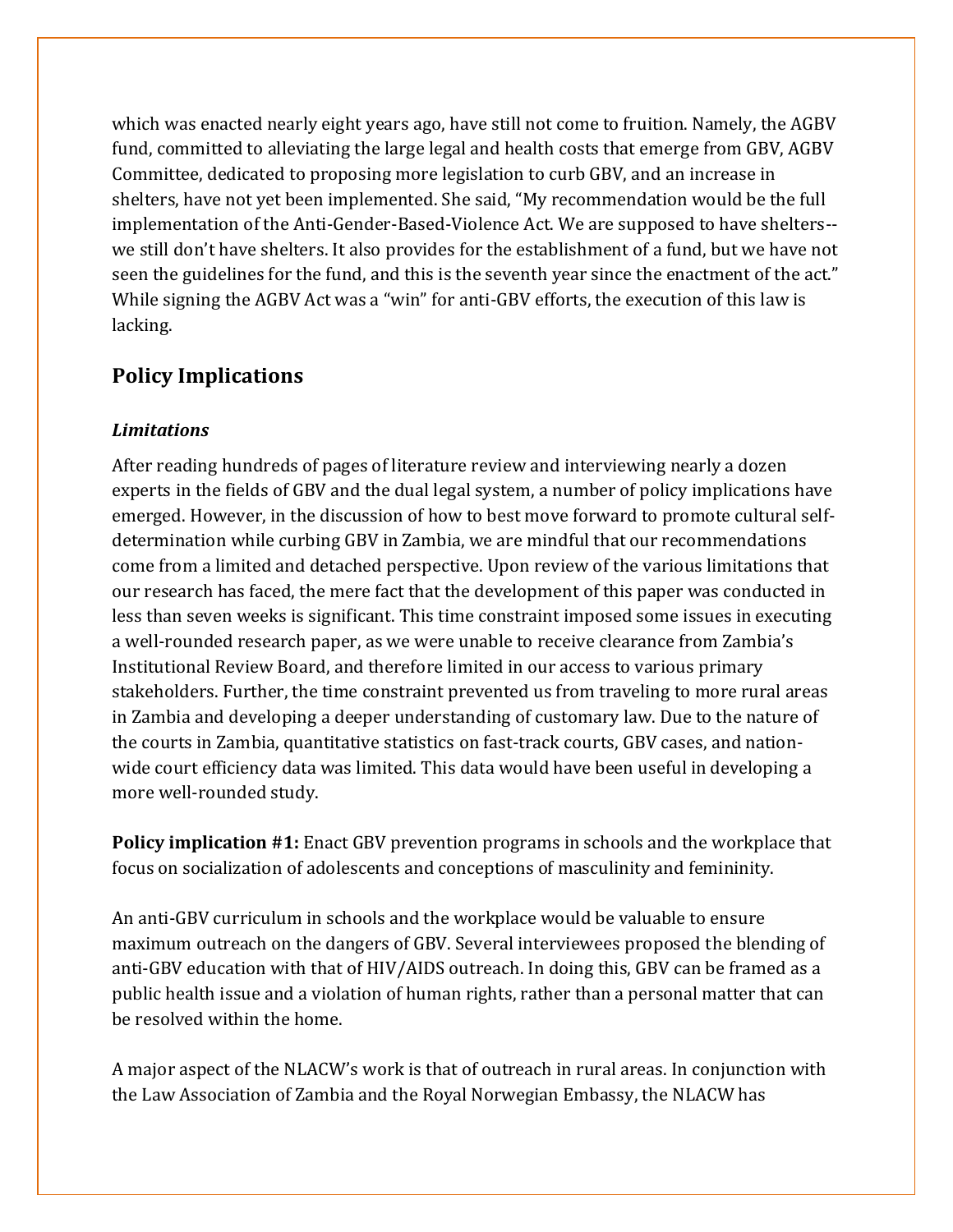published a series of pamphlets intended to educate men, women, and children on topics like GBV, the Zambian legal system, rights of a child, defilement and incest. These pamphlets are written in simple English, with colorful visuals and questions for engagement. The distribution of this literature must be increased and people must be encouraged to read it. Nearly every one of our interviewees identified education of reimagined gender norms and Zambia's laws as a solution to curb GBV.

**Policy implication #2:** Increase education of traditional leaders, judges, teachers and police on statutory law, its relationship with customary law, and GBV so the laws are enforced properly.

In May 2015, the Zambian government and United Nations Joint Programme on Gender-Based Violence published "Gender-Based Violence Training Manual for Local Court Adjudicators and Traditional Court Adjudicators," intended to educate these individuals on fast-track courts, the AGBV Act, and their jurisdiction when GBV cases are brought before them. After publication, workshops and guided discussions have been held all over the country by members of CSOs and NGOs like the NLACW and WiLDAF to ensure complete understanding of the content of the manual. Within the manual, there are concrete instructions on how to handle GBV cases, the statutory law surrounding these types of cases, and sensitization of GBV issues. The manual frames GBV as a human rights violation that must be handled seriously and sensitively, rather than treating GBV like any other assault or violence between two people.

It is imperative that these trainings are continued and expanded, to ensure that local court and traditional court adjudicators are fully aware of the laws surrounding GBV. These NGOs and CSOs must continue to make this outreach a priority in their work, and continue to receive funding from bodies like the United Nations and various European embassies.

**Policy implication #3:** Increase funding and resources for VSUs and OSCs throughout Zambia.

Based on input from various experts who are committed to curbing GBV, increased funding and resources for VSUs and OSCs are essential for their long-term success. Currently, these units rely heavily on financial support from European embassies, NGOs, and CSOs. As these organizations shift their initiatives and focuses, it is imperative that more sustainable and lasting sources for funding are established. From a purely infrastructural perspective, funding must be increased to pay VSU officers more, allow for VSUs to have their own designated office space at every police station, and increase the number of OSCs within the country.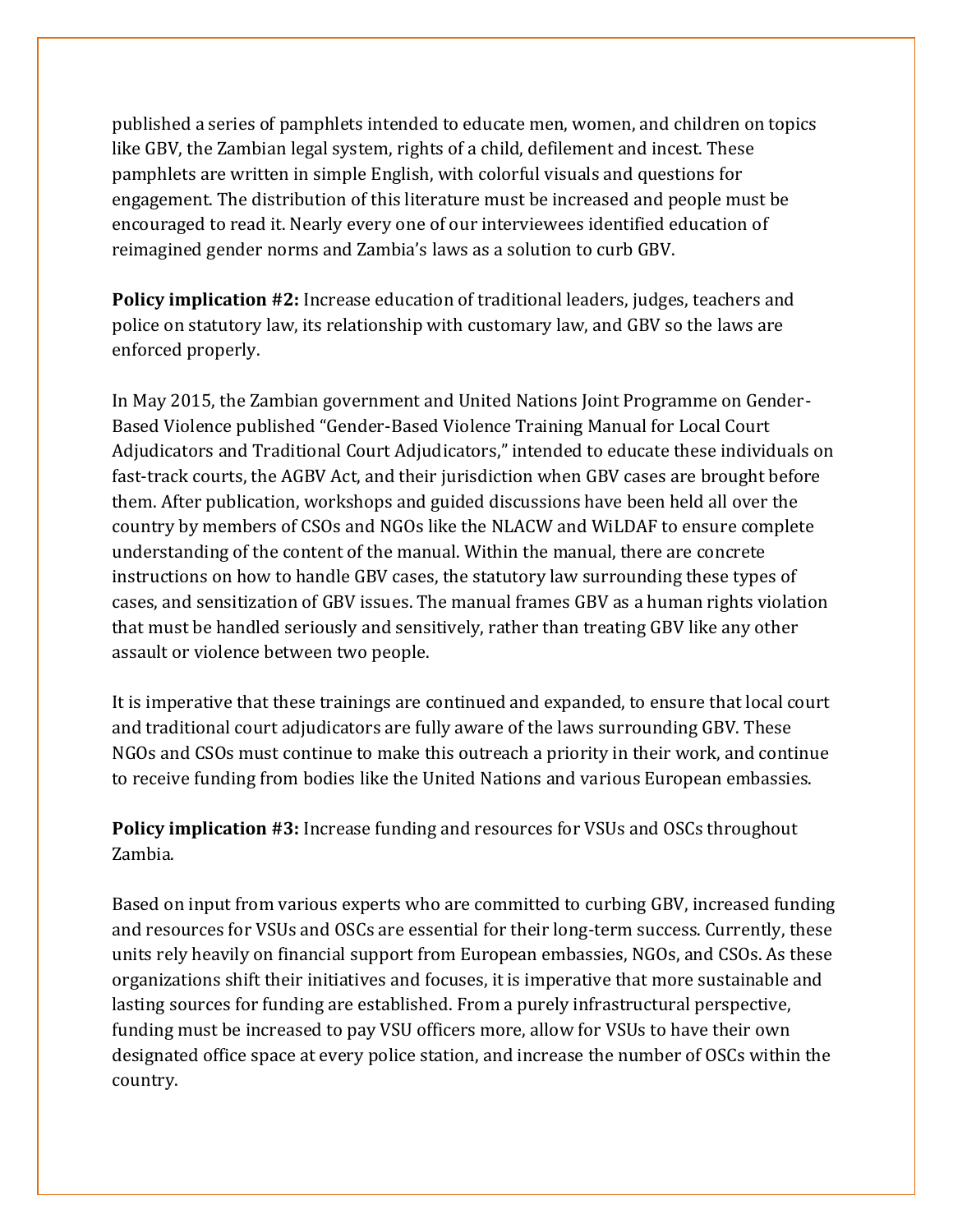As explained in the findings section of this paper, personal observation indicates that there must also be institutional change within the Unit itself. Moving forward, VSU officers must become even more sensitized to cases of GBV. The intimidating, male-dominated culture that often exists among the ZP must not permeate into the VSU.

**Policy implication #4:** Prioritize fast-track courts so they become more accessible for people in rural areas.

Currently there are two fast-track courts in Zambia, in the populated cities of Lusaka and Kabwe. While there are some issues and areas for improvement, these courts have been a good start in curbing GBV. Since their introduction, rudimentary statistics indicate that they have been extraordinary successful. More survivors are pursuing the statutory court system to prosecute their GBV cases, and these cases are being handled in an expedited and more user-friendly way.

In order to spread awareness and accessibility of these fast-track courts to all Zambians, and not just those who live close to Kabwe and Lusaka, they must be more of a priority for the Zambian government, and more courts must be opened. The AGBV Act already allows for Zambians to pursue GBV cases in any of Zambia's courts, but the cost of travel from more rural areas to the fast-track courts serves as a barrier for many survivors. Pending financial support, the Judiciary plans to open more fast-track courts throughout the country. By expanding the sheer number of courts in Zambia, they become more accessible for all Zambians.

**Policy implication #5:** Increase economic and social empowerment programs for women to ensure that cases are not dropped because the survivor is concerned about financial security and well-being.

Along with substantial legislation and government support to curb GBV, there must also be initiatives and programs to empower women and provide them with the independence and confidence that is needed to pursue GBV cases. Many GBV cases are dropped, or not pursued at all, because the victim of GBV feels dependent on the perpetrator for financial and social support. By empowering women both economically and socially, these concerns will be less of a barrier.

### **Conclusion**

Gender-based violence is by no means an issue that is specific to Zambia. Countries all around the world struggle to combat gender-based violence and have employed various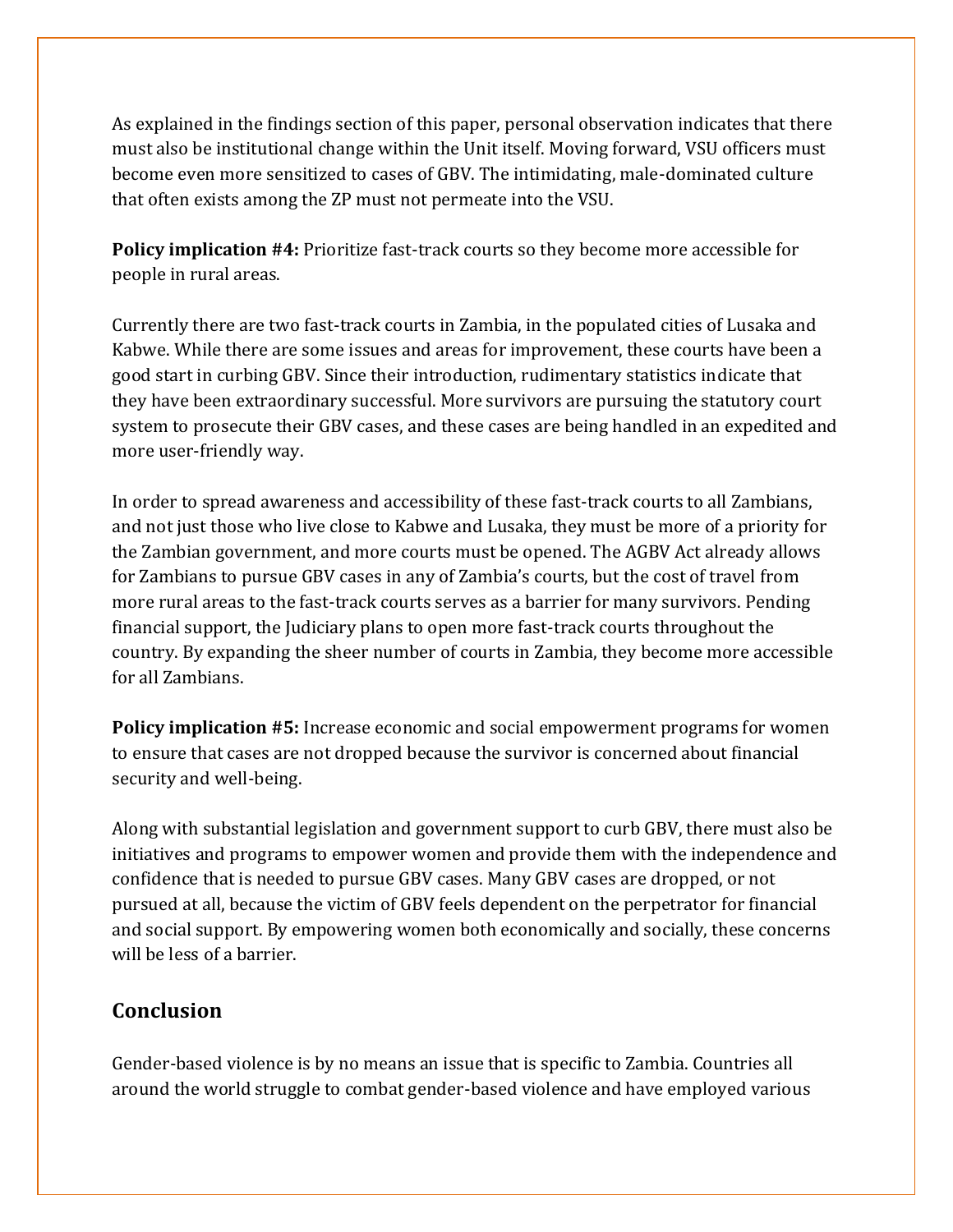initiatives, laws, and programs in hopes of making a difference and keeping people safe. The issue for Zambia, however, is the execution of these anti-GBV tactics.

When evaluating the legislation that is in place to fight against gender-based violence, seemingly everything has been addressed in the formal system. The AGBV Act is progressive and expansive, and VSUs, OSCs, and fast-track courts are all in place to ensure that survivors of gender-based violence receive the legal and non-legal support that they need. However, in reality, specifically outside of the major cities, execution is sparse. The AGBV Act is not being executed to its fullest extent, as there is still no anti-GBV Committee to handle legal and social issues of GBV, anti-GBV Fund to handle financial barriers to justice, or extensive state-funded shelters for victims. The VSUs and OSCs are underfunded and often lacking in space, and the fast-track courts require more infrastructure, resources, and sensitized judges to handle a large caseload. In the realm of execution, there is need for improvement.

Further, it is evident that there is potential for the dual legal system to be harmonized across the whole country in a way that preserves Zambian culture while promoting gender equality and curbing gender-based violence. A professor at UNZA explained that living customary law is special because it adapts to the times, and modernizes as is necessary. Living customary law can, and often does, promote human rights. A commonly held, but incorrect, belief is that customary law is static, and is repugnant to current cultural norms and rights. This perception, however, originates from Zambia's colonial period when written customary law and its related repugnancy clause were employed as a tactic by Britain to justify the oppression of Zambians. When customary law is written down, it becomes unable to adapt and modify to changing times.

Critics of the Zambian legal system have used this misconception as justification to call for the elimination of customary law entirely. They have referenced written customary law in arguing that, in the context of gender-based violence, it is archaic, and antithetical to gender equality. The effort to curb gender-based violence does not require the eradication of Zambian customary law, but rather the embrace of its nature as a living code of ethics that changes with changing ethical norms. A more nuanced and accurate understanding of customary law is critical before making such a dramatic proposition.

While moving forward and continuing to evaluate the current state of gender-based violence in Zambia and the social and legal avenues for survivors of gender-based violence, further research must be executed. Pairing the qualitative findings of this paper with quantitative findings would be valuable in producing more holistic research. Further, as fast-track courts open in more areas throughout the country, there must be continued evaluation of their effectiveness and execution. Lastly, investigating the current and future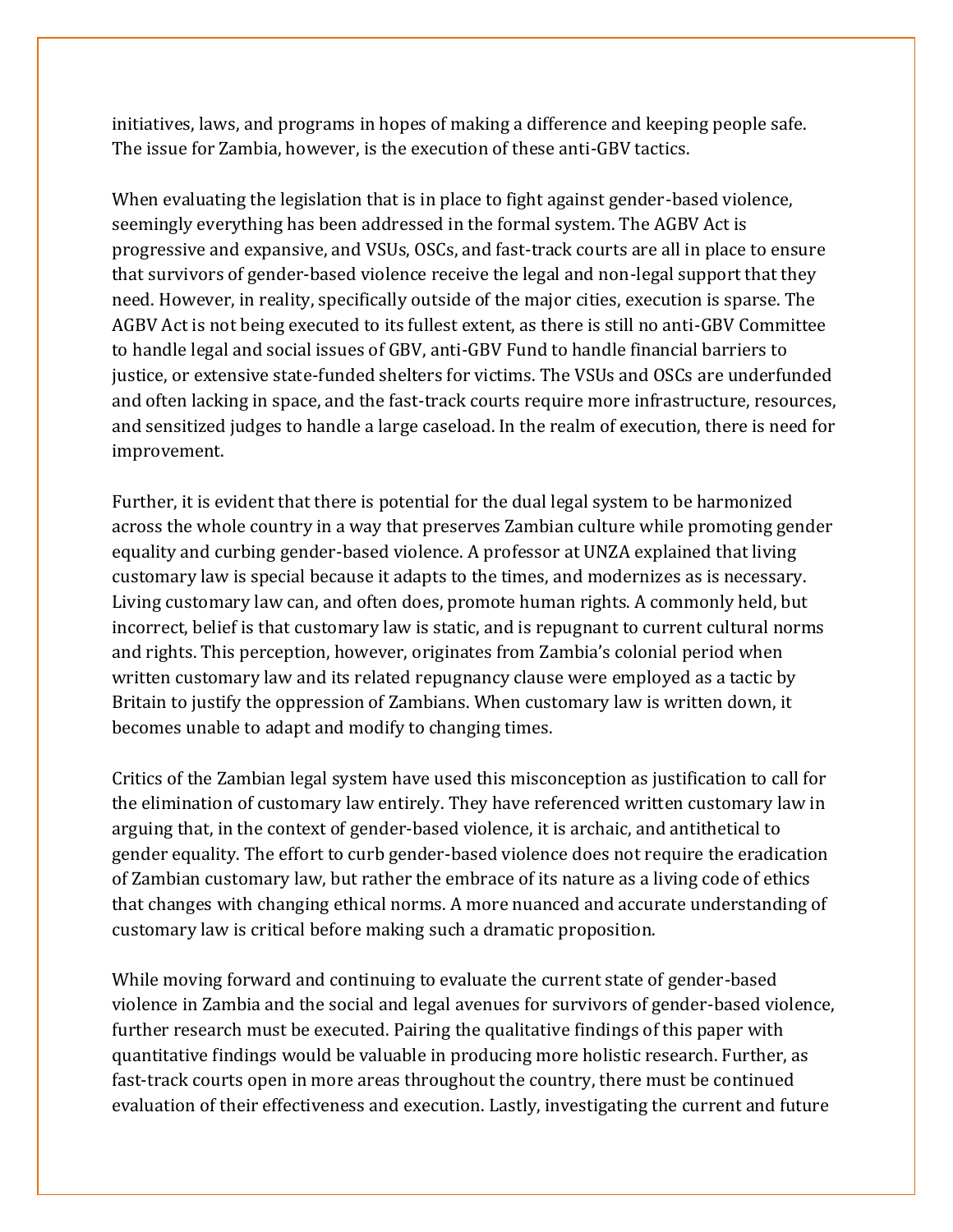financial dependency that the VSU, OSCs, and fast-track courts rely upon would be meaningful to gaining a deeper understanding of this topic.

Throughout the process of conducting this research, perhaps the most optimism regarding the fight against gender-based violence in Zambia comes from our interviewees working at governmental, judicial, legal, non-governmental organizations. Through our conversations with these individuals, we have found their commitment and dedication to curbing genderbased violence to be admirable. As Zambia continues to face the threat of gender-based violence throughout the country, we trust that their steadfast commitment to making a difference will persist, and that those watching around the world will continue to support their work.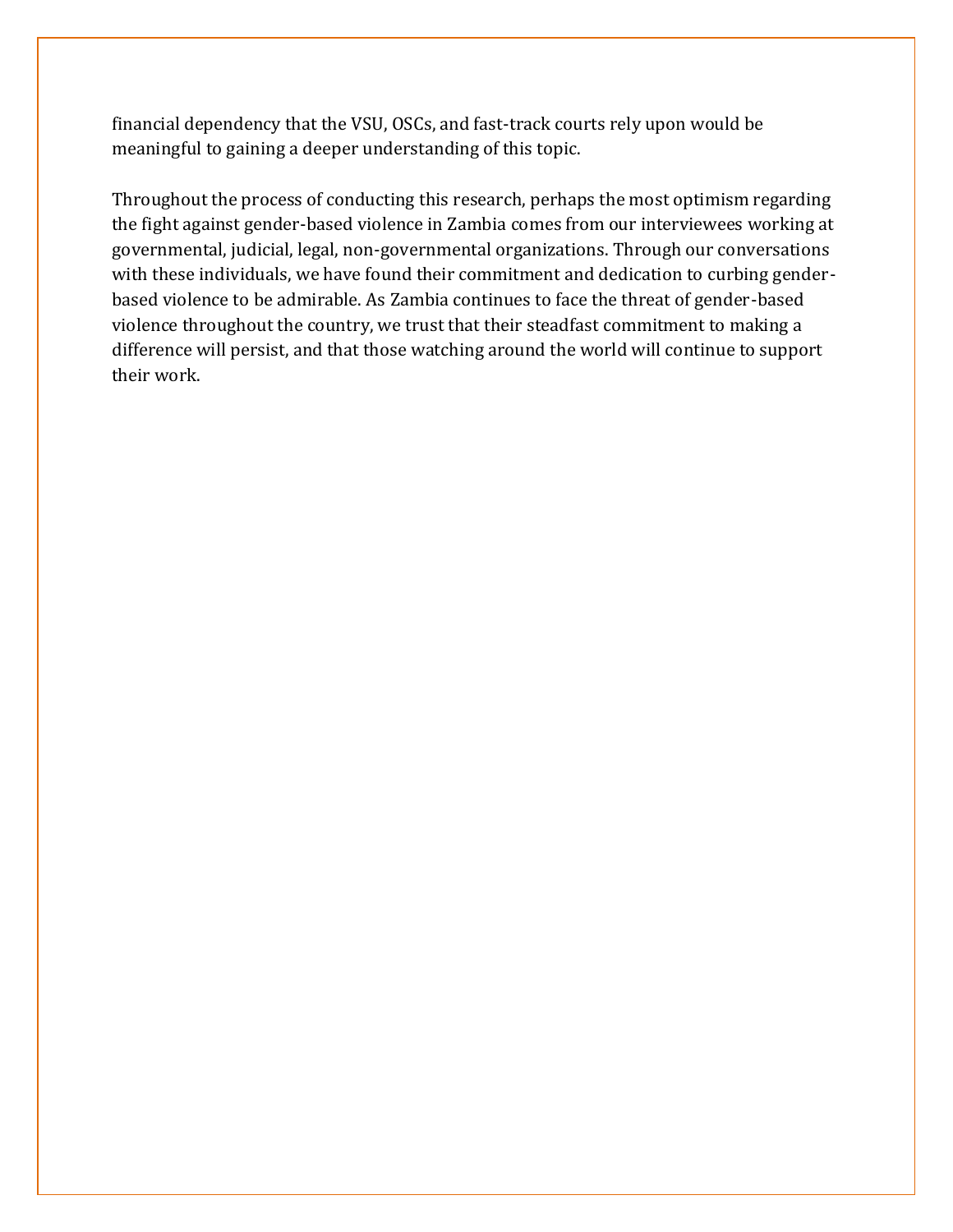## **Appendices**

*Appendix A: Logic Model* 

| <b>Inputs</b>                 | Participants                   | <b>Activities</b>                                                                                 | <b>Short Term</b>                                                                                  | <b>Medium Term</b>                                                           | <b>Long Term</b>                                                                                             |
|-------------------------------|--------------------------------|---------------------------------------------------------------------------------------------------|----------------------------------------------------------------------------------------------------|------------------------------------------------------------------------------|--------------------------------------------------------------------------------------------------------------|
| Funding                       | Government and<br>Int'l Donors | Increases to VSU and<br>OSC to improve<br>facilities and hours                                    | Survivors will be<br>able to come<br>forward at any<br>given time; won't<br>be limited by<br>hours | Reporting<br>statistics will<br>become more<br>accurate                      | Trust in<br>police and<br>VSU will<br>increase;<br>survivors<br>will be able<br>to move past<br>their trauma |
| Community<br>Organization     | Teachers &<br>Educators        | Sensitization for<br>teachers & guidance<br>counselors                                            | Students will feel<br>more comfortable<br>reporting<br>incidences of GBV                           | Justice for GBV<br>survivors in<br>school will be<br>dispensed more<br>often | GBV in<br>schools will<br>decrease                                                                           |
| Curriculum<br>Planning        | Ministry of<br>Gender          | Creation of a GBV<br>prevention<br>curriculum in<br>primary & secondary<br>schools                | Students will<br>become more<br>aware of GBV as a<br>human rights<br>violation                     | GBV in schools<br>will decrease                                              | Girls will<br>drop out of<br>school due<br>to emotional<br>trauma less                                       |
| Legislation                   | Ministry of<br>Justice         | Prioritization of<br>Fast-Track Court<br>expansion, enhanced<br>data collection on<br>court cases | Reporting will<br>increase with<br>greater access to<br>courts                                     | Justice will be<br>dispensed more<br>efficiently                             | Would-be<br>perpetrators<br>less likely to<br>commit GBV                                                     |
| Program<br>Implementatio<br>n | Ministry of<br>Finance         | Increase access to<br>income generating<br>activities specifically<br>for women                   | Increase in<br>economic<br>independence                                                            | Standard of<br>living in the<br>home will<br>increase                        | <b>GBV</b> less<br>likely to<br>occur;<br>woman can<br>feel free to<br>leave if it<br>does                   |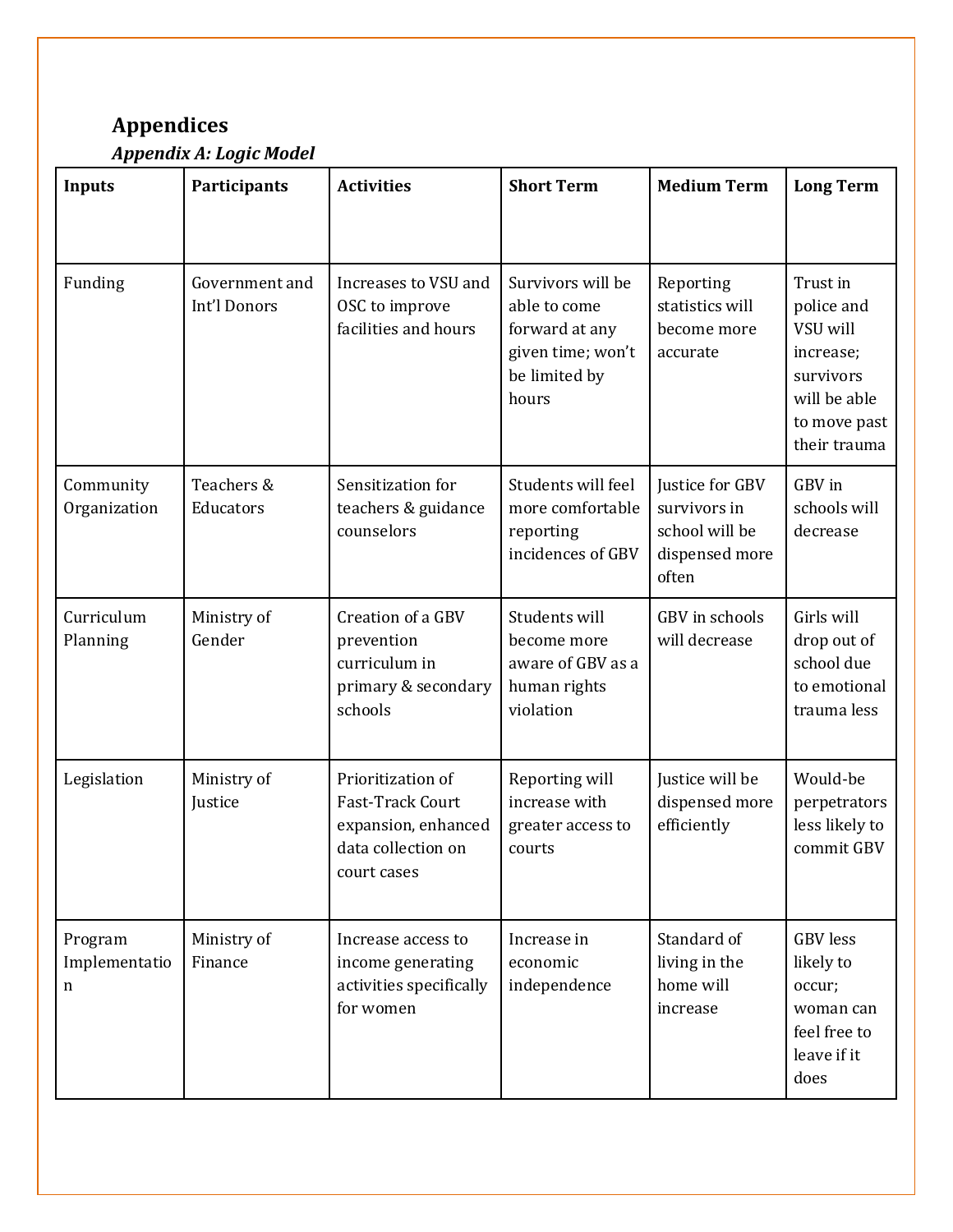| <b>Gender Perceptions on Wife Beating in Zambia.</b> |                               |                                 |  |  |
|------------------------------------------------------|-------------------------------|---------------------------------|--|--|
| <b>Cultural Beliefs</b>                              | Female $(N=4731)$<br>$\%$ (n) | Male ( $N = 1239$ )<br>$\%$ (n) |  |  |
| Wife beating justified if she goes out               |                               |                                 |  |  |
| without telling him                                  |                               |                                 |  |  |
| No                                                   | 16.8(789)                     | 44.9 (555)                      |  |  |
| Yes                                                  | 83.2 (3909)                   | 55.1 (682)                      |  |  |
| Wife beating justified if she neglects the children  |                               |                                 |  |  |
| No                                                   | 36.5 (1711)                   | 55.5 (687)                      |  |  |
| Yes                                                  | 63.5(2981)                    | 44.5(551)                       |  |  |
| Wife beating justified if she argues with him        |                               |                                 |  |  |
| No                                                   | 42.7 (1994)                   | 62.5(773)                       |  |  |
| Yes                                                  | 57.3 (2679)                   | 37.5(463)                       |  |  |
| Wife beating justified if she refuses                |                               |                                 |  |  |
| to have sex with him                                 |                               |                                 |  |  |
| No                                                   | 47.2 (2189)                   | 76.0(935)                       |  |  |
| Yes                                                  | 52.8 (2445)                   | 24.0 (296)                      |  |  |
| Wife beating justified if she burns the food         |                               |                                 |  |  |
| No                                                   | 51.6(2426)                    | 77.9 (963)                      |  |  |
| Yes                                                  | 48.4 (2271)                   | 22.1(273)                       |  |  |

## *Appendix B: Gender Perceptions on Wife Beating in Zambia (Klomegah)*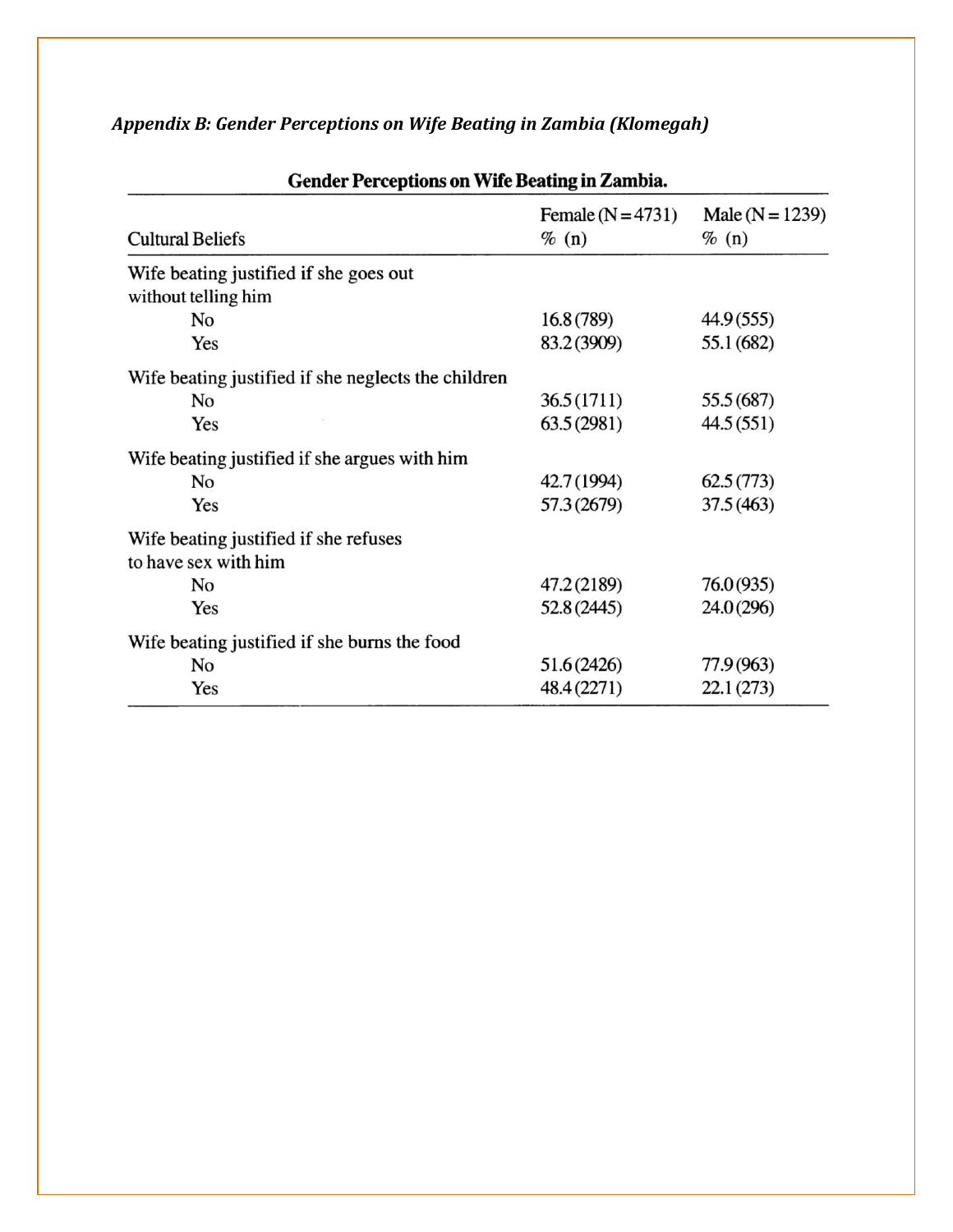

### *Appendix C: Economic Cost of IPV (World Bank Group)*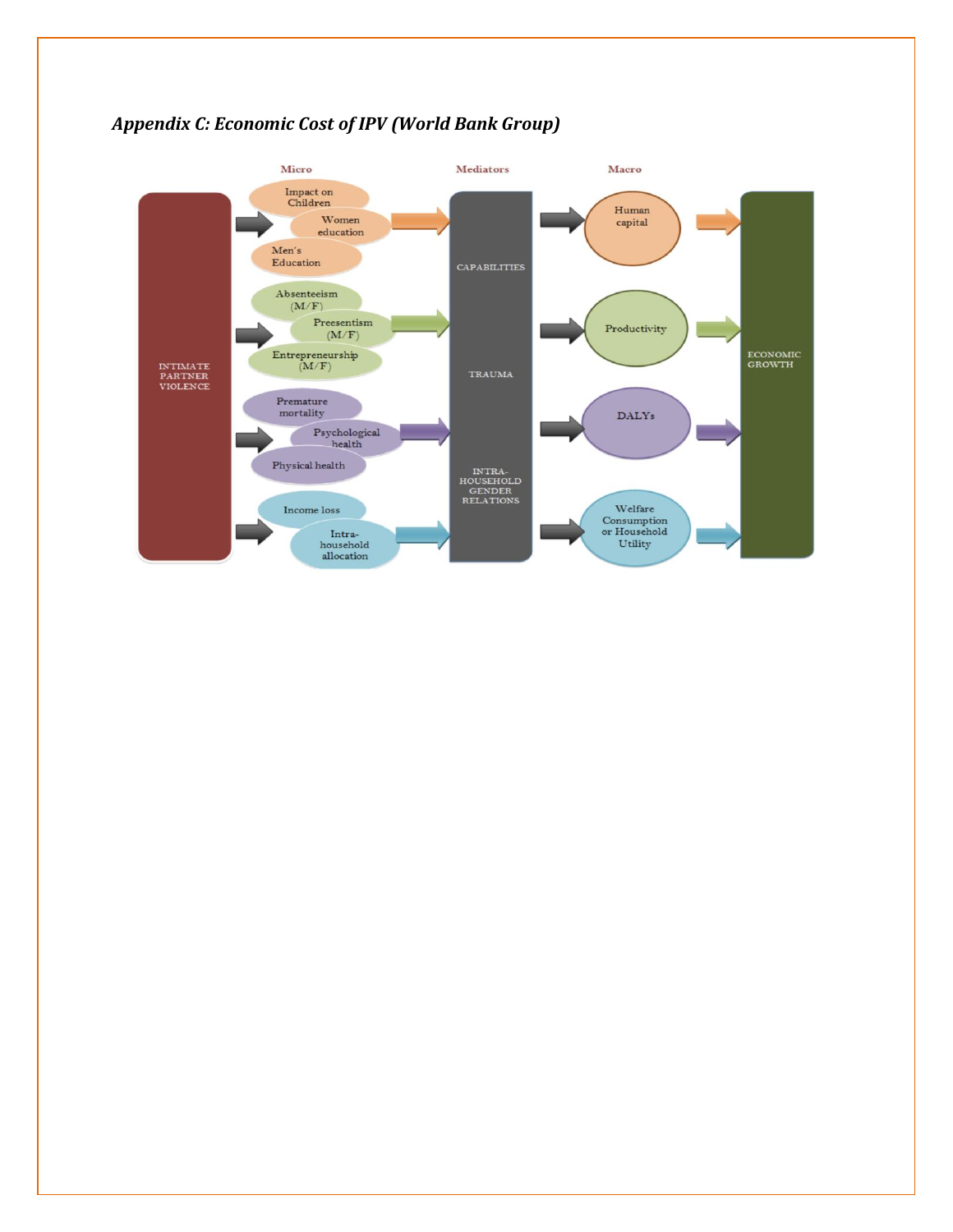

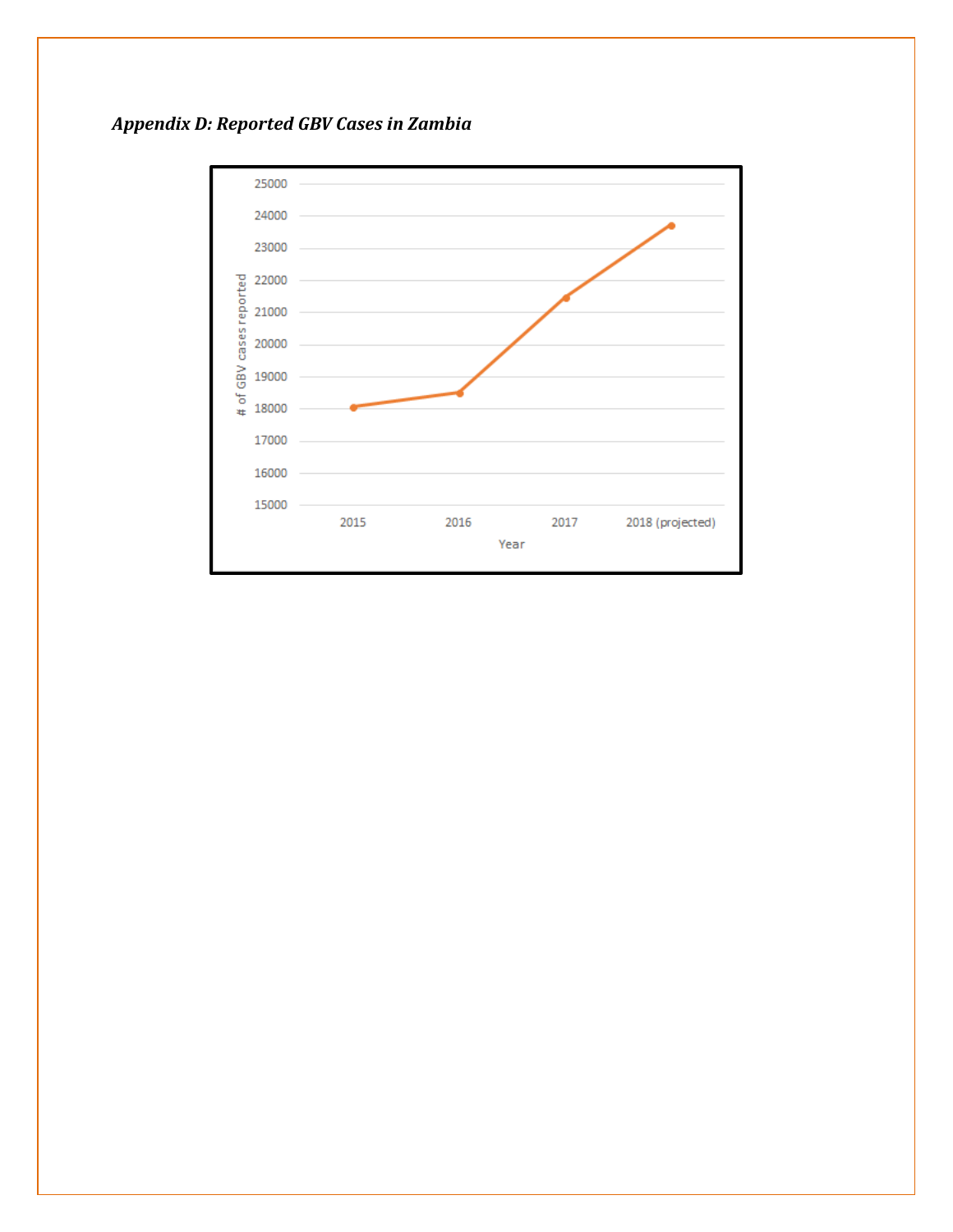## **List of Stakeholders**

University of Zambia School of Law Professor

Coordinator, Victim Support Unit

Director of Local Courts

Gender Programme Coordinator, United Nations Development Programme

Director, National Legal Aid Clinic for Women

Programmes Manager, Young Women's Christian Association

Access to Justice Coordinator, Women in Law and Development in Africa

Director, Young Women's Christian Association

Professor, Cornell University School of Law; Director, Cornell Institute for African Development

Gender & Policy Analyst, ActionAid Zambia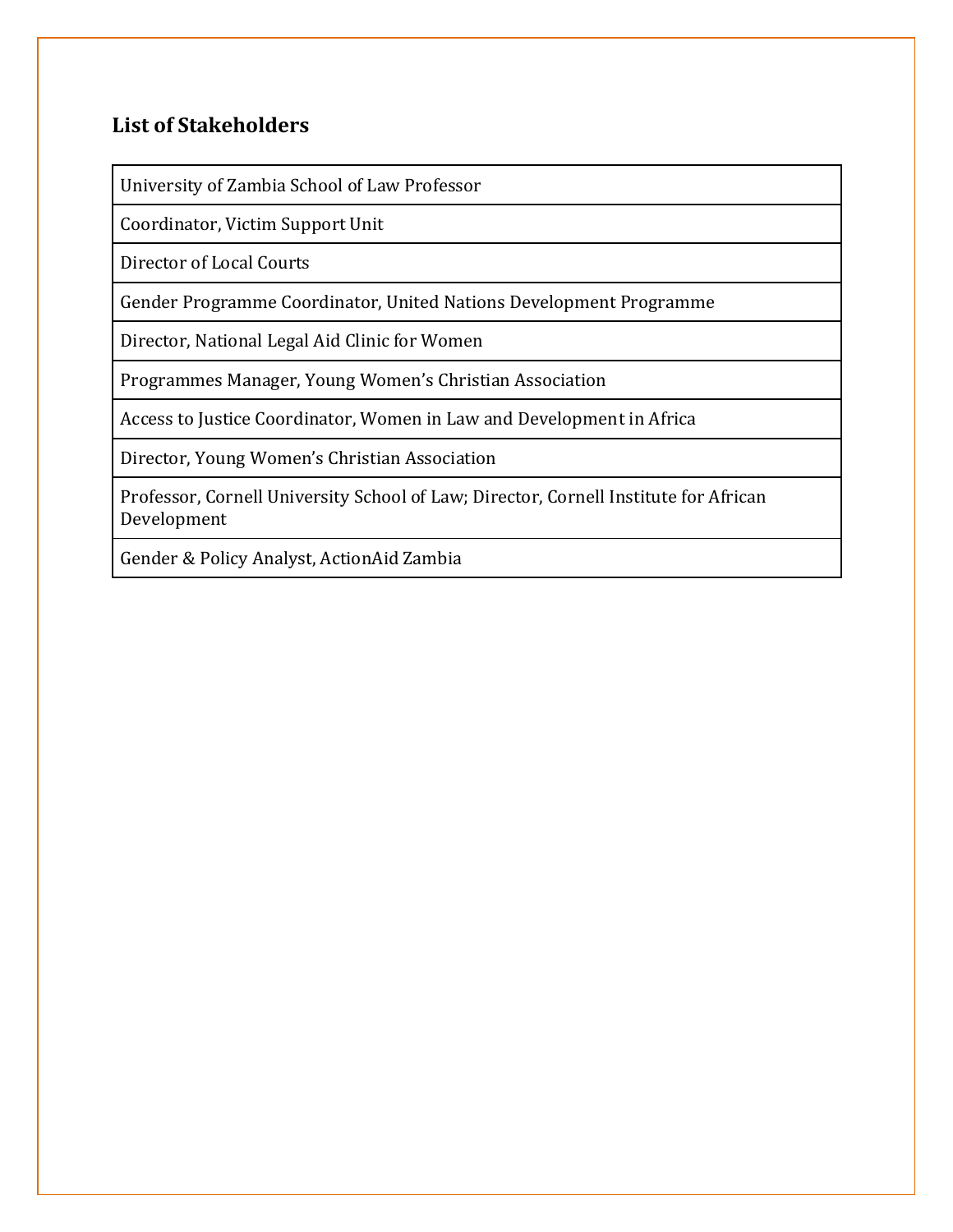## **Acknowledgements**

First, we would like to thank the team at the Southern African Institute for Policy and Research for their unyielding support, and for consistently pushing us to dig deeper as researchers and writers. Words cannot express how valuable Tinenenji Banda has been as a legal resource, research advisor, mentor, and friend. Marja Hinfelaar, thank you for inspiring us with your writings and leadership at SAIPAR, and in the greater international academic sphere; it was a privilege to work with you. Additionally, Lister Madubansi was an invaluable resource in helping us navigate our goals and making sure that we were safe, happy, and healthy during our two months in Lusaka.

Deep appreciation is due to our stakeholders and interviewees — all were receptive to our questions, provided valuable insight, and were incredible additions to our research. The amount of passion that so many civil society organizations, NGOs, and government officials contain in the fight to end gender-based violence in Zambia is inspiring. Special thanks is also extended to Elena Lakso Tesáková, whose paper, "The Establishment of Fast-Track and User- Friendly Courts in Kabwe and Lusaka to Fight Gender-Based Violence Cases" informed much of our literature review. Elena was also helpful in personally connecting us with many of our initial stakeholders.

Finally, we would like to thank our friends and family for their love and support during this process. This would not have been possible without you.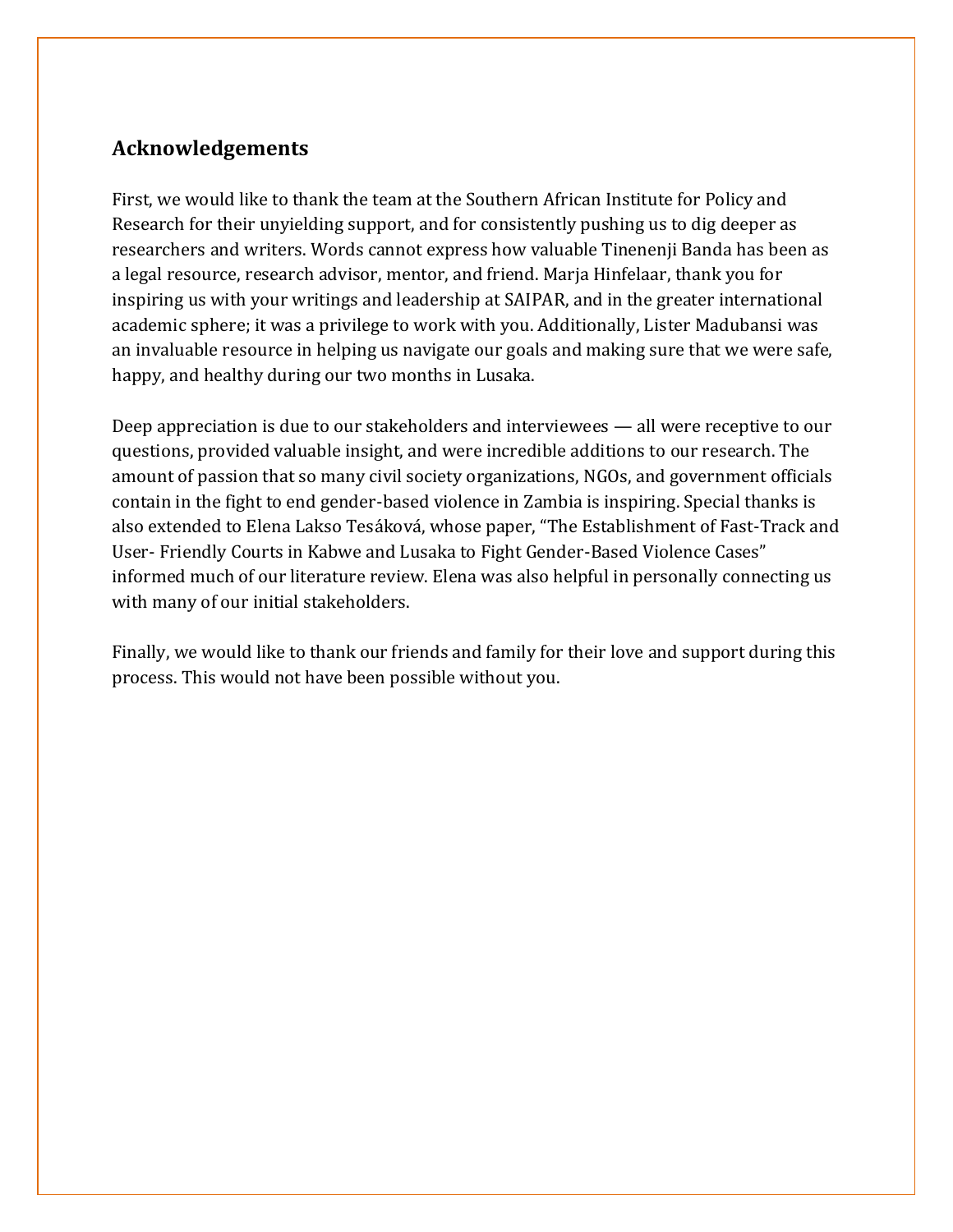#### **References**

- Avocats Sans Frontières (2017). Civil Society Recommendations for a Better Implementation of the Anti-Gender Based Violence Act.
- Banda, Fareda (2006). Woman, Law and Human Rights in Southern Africa. *Journal of Southern African Studies, 32,* 13-27.
- Britton, H. & Shook, L. (2014). "I Need to Hurt You More": Namibia's Fight to End Gender-Based Violence. *The University of Chicago Press, 40,* 153-175.
- Dahlbäck, E., Makelele, P., Ndubani P., Yamba B., Bergström S., & Ransjö-Arvidson A. (2003). "I am happy that God made me a boy": Zambian Adolescent Boys' Perceptions about Growing into Manhood. *African Journal of Reproductive Health, 7,* 49-62.
- Cooperative for Assistance and Relief Everywhere (CARE) (2013). One-Stop Model of Support for Survivors of Gender-Based Violence: Lessons from CARE Zambia.
- Government of the Republic of Zambia (2011). The National Guidelines for the Multidisciplinary Management of Survivors of Gender Based Violence in Zambia.
- Government of the Republic of Zambia United Nations Joint Programme on Gender-Based Violence (2015). Gender-Based Violence Training Manual for Local Court & Traditional Court Adjudicators.
- Government of the Republic of Zambia (1996). The Local Courts Act. Lusaka, Zambia: Zambia Government Printing Office.
- Government of the Republic of Zambia (2017). Seventh National Development Plan, 2017-2021.
- Government of the Republic of Zambia, Ministry of Gender and Child Development (2014). National Gender Policy.
- Government of the Republic of Zambia (2006). Vision 2030: A Prosperous and Middle-Income Country by 2030.
- Grant, Evadné(2006). Human Rights, Cultural Diversity and Customary Law in South Africa. *School of Oriental and African Studies, 50,* 2-23.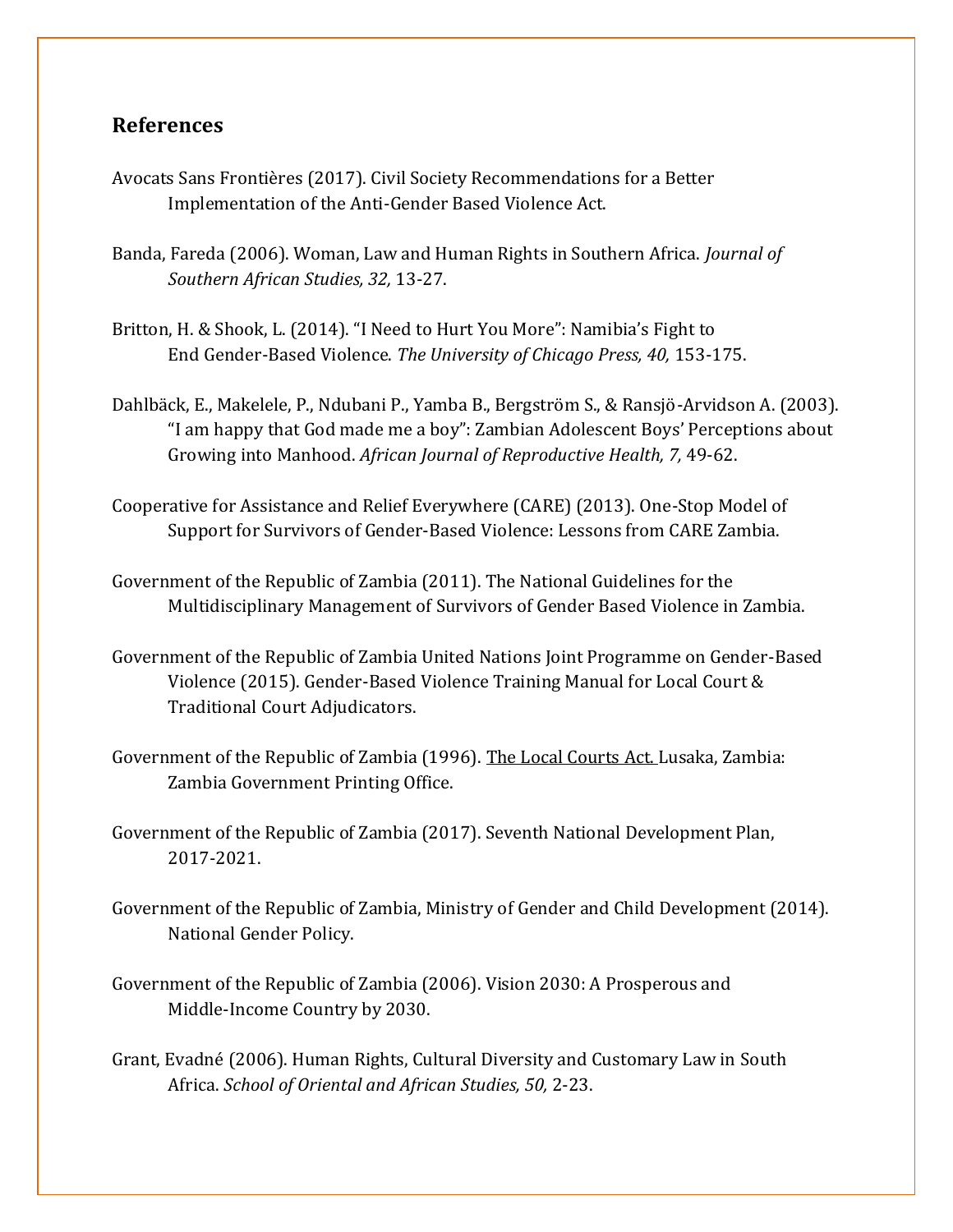- Heslop, J. & Banda, R. (2013). Moving Beyond the "Male Perpetrator, Female Victim" Discourse in Addressing Sex and Relationships for HIV Prevention: Peer Research in Eastern Zambia. *Reproductive Health Matters, 21,* 225-233.
- Howard, Rhoda (1982). Human Rights and Personal Law: Women in Sub-Saharan African. *Issue: A Journal of Opinion, African Refugees and Human Rights, 12, 45-52.*
- Jean-Baptiste, Rachel (2008). "The Laws Should Be Made by Us": Customary Marriage Law, Codification, and Political Authority in Twentieth-Century Colonial Gabon. *The Journal of African History, 49,* 217-240.
- Klomegah, Roger (2008). Intimate Partner Violence (IPV) in Zambia: An Examination of Risk Factors and Gender Perceptions. *Journal of Comparative Family Studies, 39,* 557- 569.
- Mbatha, Likhapa (2005). Reflection on the Rights Created by the Recognition of Customary Marriages Act. *Agenda: Empowering Women for Gender Equity,* 42-47.
- Ministry of Gender. (2011). The Anti-Gender Based Violence Act. Lusaka, Zambia: Zambia Government Printing Office.
- Ndulo, Muna. (2011). African Customary Law, Customs, and Women's Rights. *Cornell Law Faculty Publications, 187.*
- New York City Bar Association Committee on African Affairs (2007). Gender-Based Violence Laws in Sub-Saharan Africa.
- Oluwaseyi, S.D. & Latifat, I. (2015). Intimate Partner Violence and Contraceptive Behavior: Evidence from Malawi and Zambia. *Southern African Journal of Demography, 16,* 123-150.
- Samuels, F., Ndubani, P., Walker, D., & Simbaya, J. (2015). Baseline Study: Stamping Out and Preventing Gender Based Violence in Zambia. *Frontiers Group for Evidence Based Decisions.*

Shahidul, S.M. & Zehdaul Karim, A.H.M. (2015). Factors Contributing to School Dropout